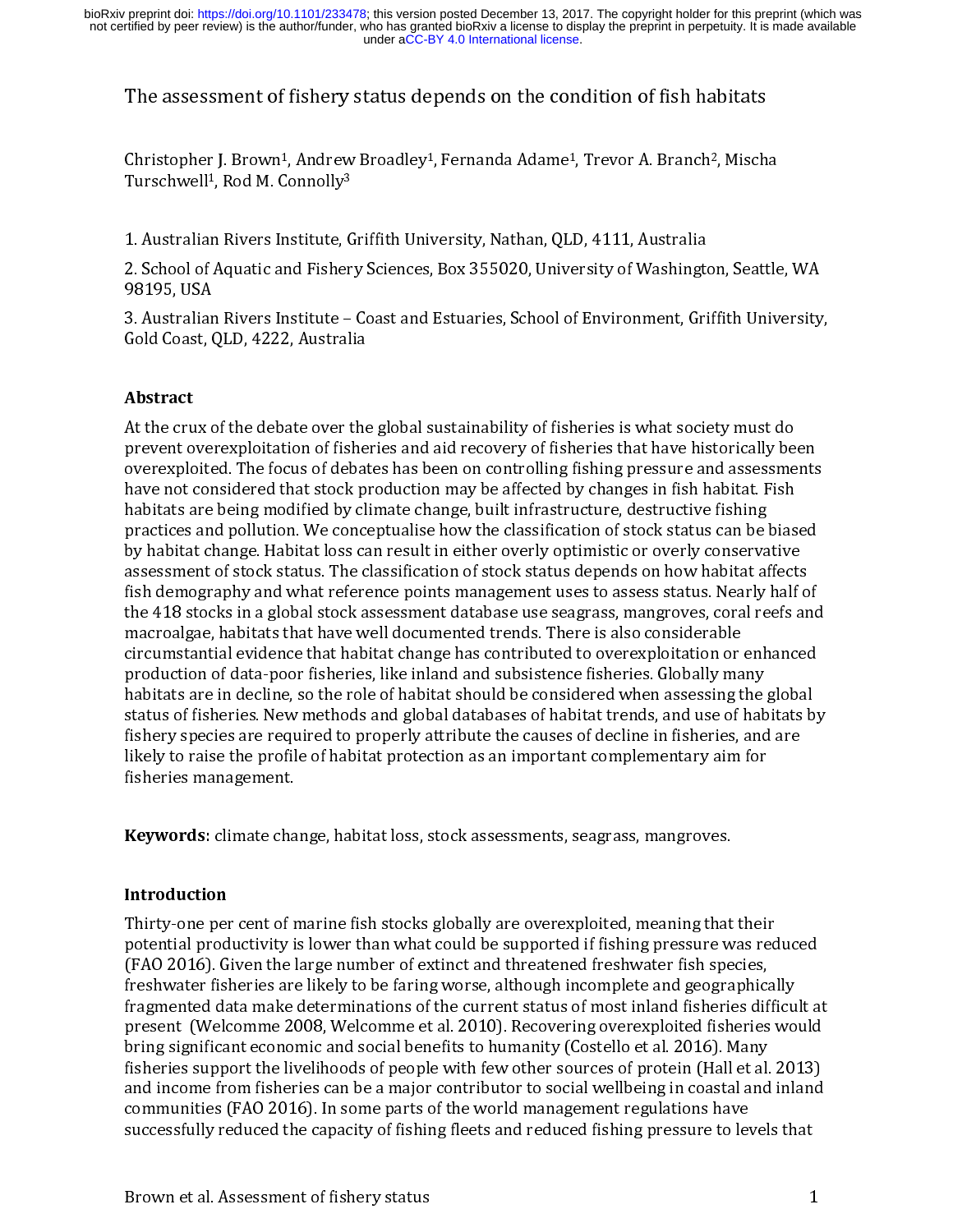date, the debate over the global status of fish stocks has focussed on overfishing as the primary cause of declines in fish stock production (e.g. Worm et al. 2009, Branch et al. 2011 Pauly et al. 2013). However, many well

primary cause of declines in fish stock production (e.g. Worm et al. 2009, Branch et al. 2<br>Pauly et al. 2013). However, many well-managed fish populations are not recovering as<br>expected (Neubauer et al. 2013, Szuwalski and Pauly et al. 2013). However, many well-managed fish populations are not recovering as<br>expected (Neubauer et al. 2013, Szuwalski and Thorson 2017), suggesting other causes have<br>contributed to declines in stock productivity. expected (Neubauer et al. 2013, Szuwalski and Thorson 2017), suggesting other causes<br>contributed to declines in stock productivity. This contention is supported by evidence t<br>many fish populations are driven by unpredictab contributed to declines in stock productivity. This contention is supported by evidence that<br>many fish populations are driven by unpredictable regime changes (Vert-pre et al. 2013) and<br>over time the productivity of many fi many fish populations are driven by unpredictable regime changes (Vert-pre et al. 2013) an<br>over time the productivity of many fish stocks has been declining (Britten et al. 2016).<br>One mechanism for unexplained changes in s over time the productivity of many fish stocks has been declining (Britten et al. 2016).<br>One mechanism for unexplained changes in stock production is alterations in suitable habitat.<br>Globally, marine and freshwater habitat One mechanism for unexplained changes in stock production is alterations in suitable I<br>Globally, marine and freshwater habitats are also facing considerable changes, predom<br>degradation and areal loss (e.g. Welcomme 2008, W Globally, marine and freshwater habitats are also facing considerable changes, predominantly degradation and areal loss (e.g. Welcomme 2008, Waycott et al. 2009, Ye et al. 2013, Hamilton and Casey 2016), although habitat f degradation and areal loss (e.g. Welcomme 2008, Waycott et al. 2009, Ye et al. 2013, Hamilton and Casey 2016), although habitat for some species may be improving and expanding (Brown and Trebilco 2014, Claisse et al. 2014) and Casey 2016), although habitat for some species may be improving and expanding (Brown<br>and Trebilco 2014, Claisse et al. 2014). Here we define "fish habitat" as the scenopoetic niche<br>of aquatic species (Hutchinson 1978), and Trebilco 2014, Claisse et al. 2014). Here we define "fish habitat" as the scenopoetic niche<br>of aquatic species (Hutchinson 1978), which for a given species is the set of physical, chemical<br>and biological variables that

of aquatic species (Hutchinson 1978), which for a given species is the set of physical, chemica<br>and biological variables that define where an organism lives. The scenopoetic niche is<br>distinguished from the bionomic niche, and biological variables that define where an organism lives. The scenopoetic niche is<br>distinguished from the bionomic niche, which is the resources that an organism consumes<br>(Hutchinson 1978). While there have been global distinguished from the bionomic niche, which is the resources that an organism consu<br>(Hutchinson 1978). While there have been global-scale models of the effects of the bio<br>niche on the status of fisheries (Christensen et a (Hutchinson 1978). While there have been global-scale models of the effects of the bionom<br>niche on the status of fisheries (Christensen et al. 2014), global assessments of fishery stat<br>have not accounted for habitat.<br>There inche on the status of fisheries (Christensen et al. 2014), global assessments of fishery status<br>have not accounted for habitat.<br>There are numerous local examples that show fishery status has been affected by habitat<br>chang have not accounted for habitat.<br>There are numerous local examples that show fishery status has been affected by habitat<br>change. For instance, hypoxia and macrophyte loss affect catches of crustacean (Breitburg et<br>al. 2009, There are numerous local examples There are numerous local examples and 2009, Loneragan et al. 2013) limits recruitment of adults to filmany salmon fisheries has been 1997); and many of Europe's many important predictor of change. For instance, hypoxia and macrophyte loss affect catches of crustacean (Breitburg<br>al. 2009, Loneragan et al. 2013) and bivalve fisheries (Orth et al. 2006b); nursery habitat<br>limits recruitment of adults to fisherie al. 2009, Loneragan et al. 2013) and bivalve fisheries (Orth et al. 2006b); nursery habitat loss<br>limits recruitment of adults to fisheries (Beck et al. 2001, Sundblad et al. 2014); the status of<br>limits recruitment of adult limits recruitment of adults to fisheries (Beck et al. 2001, Sundblad et al. 2014); the status of many salmon fisheries has been degraded by loss of stream habitat (Gregory and Bisson 1997); and many of Europe's major ocea many salmon fisheries has been degraded by loss of stream habitat (Gregory and Bisson<br>1997); and many of Europe's major ocean fisheries depend on threatened coastal habitats<br>(Seitz et al. 2014). Across many stocks, the typ 1997); and many of Europe's major ocean fisheries depend on threatened coastal habitat (Seitz et al. 2014). Across many stocks, the types of habitats used by fish populations are important predictor of their long-term dyn (Seitz et al. 2014). Across many stocks, the types of habitats used by fish populations are aimportant predictor of their long-term dynamics (Britten et al. 2016, Szuwalski and Thorse 2017), implicating habitat in unexplai important predictor of their long-term dynamics (Britten et al. 2016, Szuwalski and Thorson<br>2017), implicating habitat in unexplained failure to recover. With systematic degradation of<br>fish habitats, global assessments of

2017), implicating habitat in unexplained failure to recover. With systematic degradation of fish habitats, global assessments of stock status will overestimate the ability of fisheries management to improve the fish stock fish habitats, global assessments of stock status will overestimate the ability of fisheries<br>management to improve the fish stock status. Surprisingly, given the long history of habitat<br>studies, knowledge of which fisherie management to improve the fish stock status. Surprisingly, given the long history of habitaties, knowledge of which fisheries species are dependent on threatened habitats is incomplete even for relatively well studied habi studies, knowledge of which fisheries species are dependent on threatened habitats is<br>incomplete even for relatively well studied habitats like mangroves (Lee 2004, Sheaves 201<br>and fish habitats along Europe's coasts (Seit incomplete even for relatively well studied habitats like mangroves (Lee 2004, Sheave:<br>and fish habitats along Europe's coasts (Seitz et al. 2014).<br>Here we argue that global assessments of fishery status are incomplete and and fish habitats along Europe's coasts (Seitz et al. 2014).<br>Here we argue that global assessments of fishery status are incomplete and potentially<br>misleading without also considering habitat change. First, we review how h and disturbation along different considering that distant misleading without also considering habitat change. First, could affect the population parameters used to determine demonstrate that fisheries reference points are misleading without also considering habitat change. First, we review how habitat change<br>could affect the population parameters used to determine the status of fisheries. Then v<br>demonstrate that fisheries reference points a could affect the population parameters used to determine the status of fisheries. Then we<br>demonstrate that fisheries reference points are sensitive to habitat change using a simple<br>model that captures the key dynamics in f demonstrate that fisheries reference points are sensitive to habitat change using a simple model that captures the key dynamics in fisheries stock assessments. We then examine habitat use by fisheries stocks listed in the model that captures the key dynamics in fisheries stock assessments. We then examine<br>habitat use by fisheries stocks listed in the most comprehensive global database of fisherie<br>stock assessments, the RAM Legacy database ( habitat use by fisheries stocks listed in the most comprehensive global database of fishe<br>stock assessments, the RAM Legacy database (Ricard et al. 2012). This database has bee<br>in numerous studies to support global assessm stock assessments, the RAM Legacy database (Ricard et al. 2012). This database has been us<br>in numerous studies to support global assessments of stock status, relative to historical<br>fishing pressure (Worm et al. 2009, Hutch in numerous studies to support global assessments of stock status, relative to historical<br>fishing pressure (Worm et al. 2009, Hutchings et al. 2010, Branch et al. 2011, Costello et al.<br>2012, Thorson et al. 2012a, Costello fishing pressure (Worm et al. 2009, Hutchings et al. 2010, Branch et al. 2011, Costello et 2012, Thorson et al. 2012a, Costello et al. 2016). If there is evidence that habitat change affects a large proportion of stocks in 2012, Thorson et al. 2012a, Costello et al. 2016). If there is evidence that habitat change affects a large proportion of stocks in this database, then habitat change is likely to be a globally significant driver of fisher affects a large proportion of stocks in this database, then habitat change is likely to be a globally significant driver of fisheries status. We also consider trends in other stocks with data. Finally, because the quantita globally significant driver of fisheries status. We also consider trends in other stocks with data. Finally, because the quantitative consideration of habitat status in global stock switch data. Finally, because the quanti global status in global stock reports data. Finally, because the quantitative consideration of habitat status in global stock reports remains elusive, we suggest avenues for including fish habitats in global stock assessme denotes the support of the support of the quantitative consideration of the probability consideration of the provideration of the effects of habitat change on population demography<br>Effects of habitat change on population d

# reffects of habitat change on population demography<br>Brown et al. Assessment of fishery status Effects of habitat change on population demography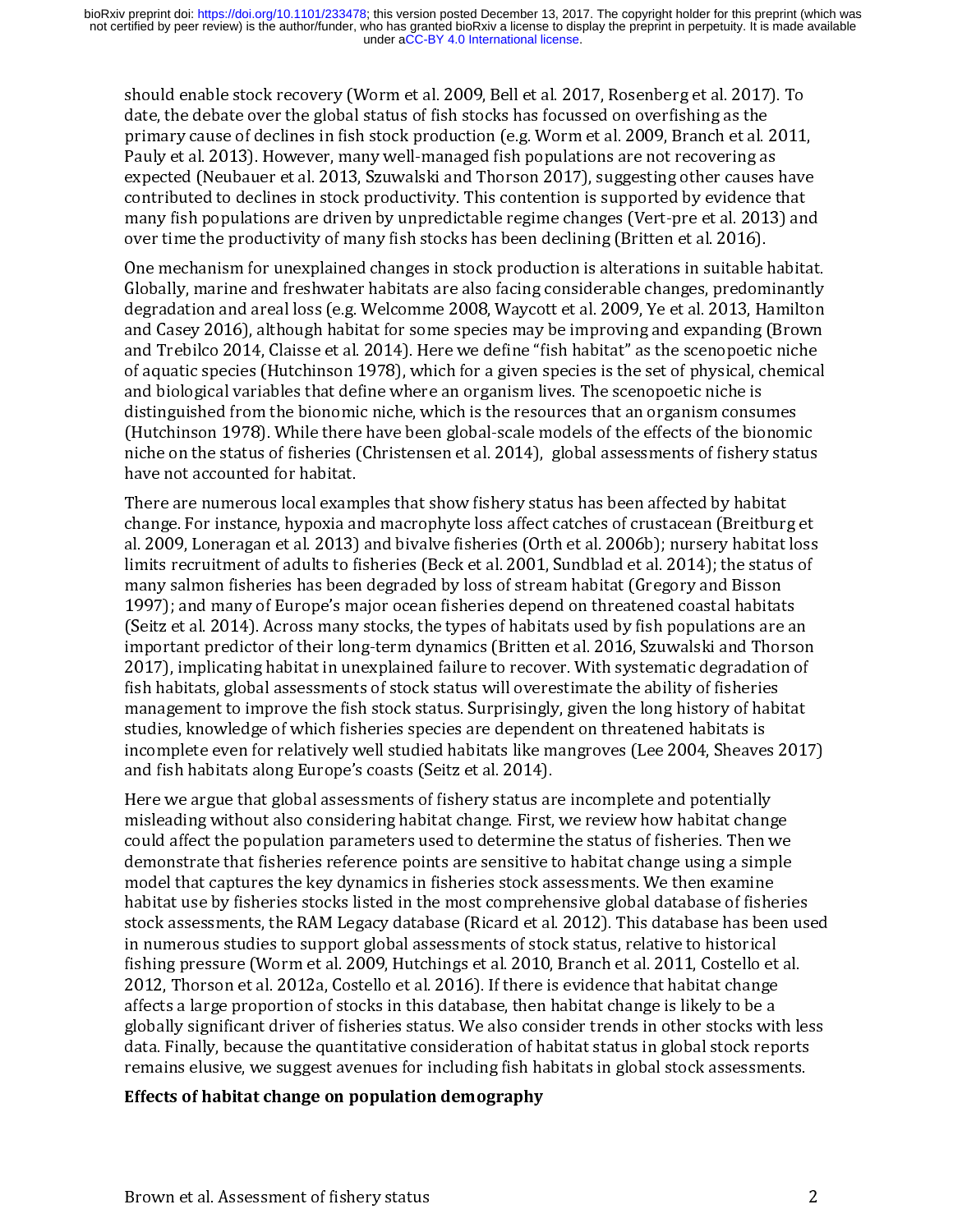populations (Vasconcelos et al. 2013). Here we describe the eco-physiological processes by<br>which habitat change can affected population parameters under the broad categories of<br>carrying capacity, population growth rate and which habitat change can affected population parameters under the broad categories of carrying capacity, population growth rate and catchability (Table 1).<br>The population's carrying capacity is determined by the strength o carrying capacity, population growth rate and catchability (Table 1).<br>The population's carrying capacity is determined by the strength of intra- and inter-spectensity dependence. If increasing availability of certain habit carrying capacity, population grownt rate and catchability (Table 1).<br>The population's carrying capacity is determined by the strength of idensity dependence. If increasing availability of certain habitats wea<br>then loss of density dependence. If increasing availability of certain habitats weakens density dependent<br>then loss of those habitats will reduce the population's carrying capacity. For instance,<br>survival of salmonid eggs to juvenile s then loss of those habitats will reduce the population's carrying capacity. For instance,<br>survival of salmonid eggs to juvenile stages can be strongly density dependent due to<br>competition among adults for space to lay eggs survival of salmonid eggs to juvenile stages can be strongly density dependent due to<br>competition among adults for space to lay eggs (Berghe and Gross 1989) and competiti<br>among newly emerged juveniles (Milner et al. 2003).

competition among adults for space to lay eggs (Berghe and Gross 1989) and competition among adults for space to lay eggs (Berghe and Gross 1989) and competity among newly emerged juveniles (Milner et al. 2003). The availa among newly emerged juveniles (Milner et al. 2003). The available area of appropriate streation about the propriate streation and interefore put an upper limit on adult abundance. The strong dependence between thabitat are habitat will therefore put an upper limit on adult abundance. The strong dependence between<br>habitat area and juvenile production predicts large declines in carrying capacity in many<br>modified catchments, such as a >30% decl habitat area and juvenile production predicts large declines in carrying capacity in many modified catchments, such as a >30% decline in the capacity of river basins in Washington State to produce Coho Salmon (*Oncorhynchu* modified catchments, such as a >30% decline in the capacity of river basins in Washingto<br>State to produce Coho Salmon (*Oncorhynchus kisutch*) smolt (Beechie et al. 1994).<br>Habitat change may affect the population growth ra State to produce Coho Salmon (*Oncorhynchus kisutch*) smolt (Beechie et al. 1994).<br>Habitat change may affect the population growth rate if habitat influences individual growt<br>survival of individuals at any life-stage, or s Bublish to produce cono Salmon (*Oncorhynchus kisuten*) smolt (Beechie et al. 1994).<br>Habitat change may affect the population growth rate if habitat influences individuals survival of individuals at any life-stage, or spaw survival of individuals at any life-stage, or spawning production per individual. For instance, the presence of mangroves near to coral reefs can enhance the biomass of fisheries species that live on coral reefs as adults, the presence of mangroves near to coral reefs can enhance the biomass of fisheries species<br>that live on coral reefs as adults, because juveniles use mangrove habitat (Mumby et al. 2004)<br>Mangroves have been hypothesised to that live on coral reefs as adults, because juveniles use mangrove habitat (Mumby et al. 200<br>Mangroves have been hypothesised to benefit juvenile fish by providing food for juveniles a<br>by providing shelter from predation ( Mangroves have been hypothesised to benefit juvenile fish by providing food for juveniles and<br>by providing shelter from predation (Nagelkerken 2009). In many cases, the decision of<br>juvenile fish to leave mangroves and migr by providing shelter from predation (Nagelkerken 2009). In many cases, the decision of<br>juvenile fish to leave mangroves and migrate to reefs may be balancing a life-history trade-off<br>between survival and growth. For instan

juvenile fish to leave mangroves and migrate to reefs may be balancing a life-history trace between survival and growth. For instance, growth of juvenile French Grunt (*Haemulon flavolineatum*) is slower in mangroves than between survival and growth. For instance, growth of juvenile French Grunt (*Haemulon flavolineatum*) is slower in mangroves than on reefs, but mortality rates from predation are also lower in mangroves than reefs (Grol et between survival and growth. For instance, growth or juvenile referred functionals and growth and growth and growth and also lower in mangroves than reefs (Grol et al. 2011). Thus, loss of mangrove habitat will affect the many is slower in mangroves than reefs, but more any check and interest and the dalso lower in mangroves than reefs (Grol et al. 2011). Thus, loss of mangrove habitat will surfaifect the ability of French Grunt to balance affect the ability of French Grunt to balance a life-history trade-off between growth and<br>survival, and ultimately will hinder recruitment to the adult population.<br>Specific oceanographic conditions are also important deter survival, and ultimately will hinder recruitment to the adult population.<br>Specific oceanographic conditions are also important determinants of habitats, and char<br>oceanographic conditions can affect population growth rates. Specific oceanographic conditions are also important determinants of haceanographic conditions can affect population growth rates. For instanthree bluefin tuna species (*Thunnus maccoyii, T. orientalis, T. thynnus*) is tro oceanographic conditions can affect population growth rates. For instance, spawning of the three bluefin tuna species (*Thunnus maccoyii*, *T. orientalis, T. thynnus*) is largely confined to tropical oligotrophic seas duri three bluefin tuna species (*Thunnus maccoyii, T. orientalis, T. thynnus*) is largely confined to<br>tropical oligotrophic seas during seasons when ocean temperatures are between 22°C to 29<br>(Muhling et al. 2017). The spawning three but a species (*Thumia similation, 1. orientalis, 1. the increased to a cycluminal of Cyclumina species (Muhling et al. 2017). The spawning of bluefin species in unproductive seas is an enigma, because their larvae h* (Muhling et al. 2017). The spawning of bluefin species in unproductive seas is an enigma, because their larvae have high energy requirements and are prone to dying from starvation (Muhling et al. 2017). Their spawning loca because their larvae have high energy requirements and are prone to dying from starvatio<br>(Muhling et al. 2017). Their spawning locations may be an adaptation to help their larvae<br>avoid predators and competitors (Bakun 2013 (Muhling et al. 2017). Their spawning locations may be an adaptation to help their larvae<br>avoid predators and competitors (Bakun 2013, Ciannelli et al. 2014) and ensure that their<br>larvae experience optimal temperatures for avoid predators and competitors (Bakun 2013, Ciannelli et al. 2014) and ensure that their<br>larvae experience optimal temperatures for their growth (Muhling et al. 2017). Bluefin tu<br>larvae grow faster in warmer waters, and i

larvae experience optimal temperatures for their growth (Muhling et al. 2017). Bluefin tun<br>larvae experience optimal temperatures for their growth (Muhling et al. 2017). Bluefin tun<br>larvae grow faster in warmer waters, and larvae grow faster in warmer waters, and individuals with higher growth rates have higher survival (Muhling et al. 2017). Warmer years have thus been shown to predict higher survival (Muhling et al. 2017). Warmer years hav survival (Muhling et al. 2017). Warmer years have thus been shown to predict higher<br>recruitment of juveniles for some tuna stocks, but only within their preferred temperature<br>range, and therefore tuna recruitment success m recruitment of juveniles for some tuna stocks, but only within their preferred temperations range, and therefore tuna recruitment success may be vulnerable to ocean warming ir future (Muhling et al. 2017).<br>Habitat change m range, and therefore tuna recruitment success may be vulnerable to ocean warming in the future (Muhling et al. 2017).<br>Habitat change may affect the catchability of fish stocks by making fish more or less availab<br>to fishers future (Muhling et al. 2017).<br>Habitat change may affect the catchability of fish stocks by making fish more or less availal<br>to fishers. For instance, hypoxia may cause shrimp and fish to aggregate in a smaller area, t<br>maki Habitat change may affect the<br>to fishers. For instance, hypo<br>making them easier to catch<br>species can also be tied to ph<br>higher in years of greater sur<br>movement that may increase<br>1999). Undetected increases<br>biomass and cont to fishers. For instance, hypoxia may cause shrimp and fish to aggregate in a smaller area, thum aking them easier to catch (Craig 2012). Migrations that increase the catchability of fished species can also be tied to phys making them easier to catch (Craig 2012). Migrations that increase the catchability of fished<br>species can also be tied to physical habitat characteristics. Mud crab (*Scylla serrata*) catch is<br>higher in years of greater su species can also be tied to physical habitat characteristics. Mud crab (*Scylla serrata*) catch is<br>higher in years of greater summer rainfall, because river flow stimulates downstream<br>movement that may increase their catch species can also be tied to physical habitat characteristics. Mud crab (Scylla serrata) catch is<br>higher in years of greater summer rainfall, because river flow stimulates downstream<br>movement that may increase their catchab movement that may increase their catchability in the lower estuary and bays (Lonerag<br>1999). Undetected increases in catchability may lead stock assessments to overestima<br>biomass and contribute to stock collapse when catchmovement that may be also that may be also that may be also the lower estimate biomass and contribute to stock collapse when catch-per-unit effort is used as an index of biomass (Rose and Kulka 1999). Catchability changes 1999). Under the contribute to stock collapse when catch-per-unit effort is used as an index obiomass (Rose and Kulka 1999). Catchability changes caused by to habitat change may therefore bias the determination of stock st biomass (Rose and Kulka 1999). Catchability changes caused by to habitat change may<br>therefore bias the determination of stock status.<br>Brown et al. Assessment of fishery status biomass (Rose and Changes 1999). Catcharing caused by the Hanger changes in the change may therefore bias the determination of stock status.<br>Brown et al. Assessment of fishery status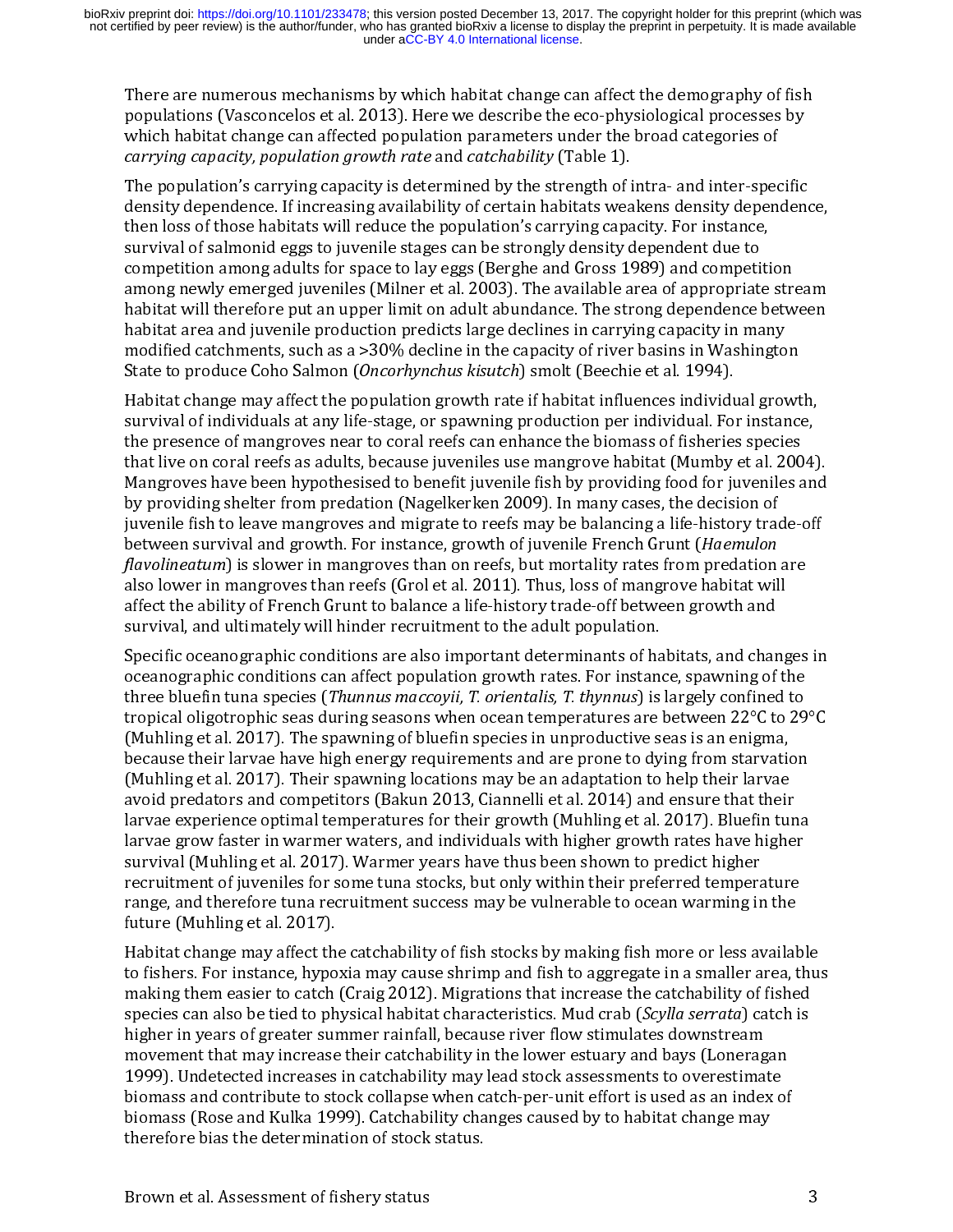affecting a single demographic parameter: there can also be interactions between<br>demographic parameters. The quantity and quality of stream beds for Brook Trout (*Salvelinus*<br>fontinalis) to lay their eggs may affect both t demographic parameters. The quantity and quality of stream beds for Brook Trou<br>fontinalis) to lay their eggs may affect both the population's carrying capacity and<br>population growth rate. Brook trout compete for space to s demographic parameters. The quantity and quantity of statem boust soft horom frontinalis) to lay their eggs may affect both the population's carrying capacity and intrinsic population growth rate. Brook trout compete for s formalis) to lay unit "eggs may ancet both the population grouplation growth rate. Brook trout compete for space to spawn in gravel on stream bels, and superimposition of egg laying results in declines in the rate of survi in and superimposition of egg laying results in declines in the rate of survival of eggs as adult density increases (Blanchfield and Ridgway 2005). Thus, the available area of suitable stream beds affects the Brook Trout's density increases (Blanchfield and Ridgway 2005). Thus, the available area of suitable streaded affects the Brook Trout's carrying capacity. Different stream beds also vary in their habitat quality: streams with seepage of density increases the Brook Trout's carrying capacity. Different stream beds also vary in their habitat quality: streams with seepage of ground water have higher egg survival (Blanchfield and Ridgway 2005). The availabilit habitat quality: streams with seepage of ground water have higher egg survival (Blanchf<br>and Ridgway 2005). The availability of nesting sites with high groundwater seepage ther<br>likely affects the intrinsic population growth and Ridgway 2005). The availability of nesting sites with high groundwater seepage therefor<br>likely affects the intrinsic population growth rate.<br> $\frac{d}{dt}$ likely affects the intrinsic population growth rate. likely affects the intrinsic population growth rate.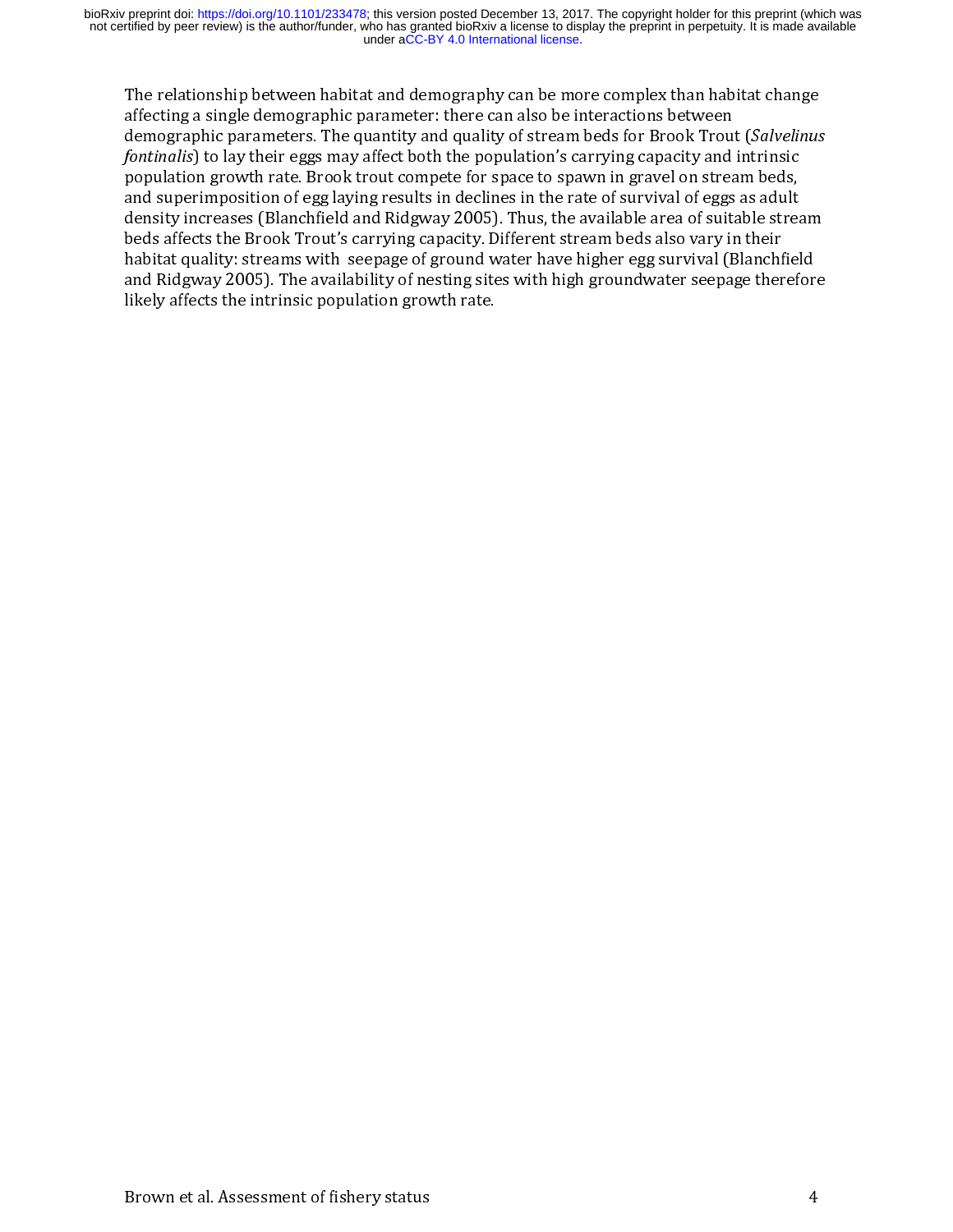|                                           | <b>Species</b>                                                                                         | <b>Habitat</b>                                                                    | <b>Description</b>                                                                                                                       | Reference                                                |
|-------------------------------------------|--------------------------------------------------------------------------------------------------------|-----------------------------------------------------------------------------------|------------------------------------------------------------------------------------------------------------------------------------------|----------------------------------------------------------|
| Population growth<br>rates                | Bumphead<br>Parrotfish<br>(Bolbometopon<br>muricatum)                                                  | Pacific coral<br>reefs                                                            | Sedimentation<br>causes loss of<br>recruitment<br>habitat                                                                                | Hamilton et al.<br>(2017)                                |
| Population growth<br>rates                | Coral Trout<br>(Plectropomus<br>maculatus) and<br><b>Stripey Snapper</b><br>(Lutjanus<br>carponotatus) | Great Barrier<br>Reef                                                             | Recruits prefer<br>live corals of<br>specific genera<br>and these<br>recruitment<br>hotspots can<br>enhance adult<br>density locally     | Wen et al.<br>(2013a), Wen<br>et al. (2013b)             |
| Population growth<br>rates                | Barramundi (Lates<br>calcarifer)                                                                       | River,<br>estuaries,<br>and<br>floodplain<br>wetlands of<br>Northern<br>Australia | Restricted access<br>to floodplain<br>wetlands<br>reduces food<br>availability                                                           | Jardine et al.<br>(2012)                                 |
| Population growth<br>rates                | Eurasian Perch<br>(Perca fluviatilis),<br>Pikeperch (Sander<br>lucioperca)                             | Nearshore<br>regions with<br>specific<br>biophysical<br>conditions                | Availability of<br>habitat for<br>juveniles<br>strongly related<br>to regional adult<br>abundance                                        | Sundblad et al.<br>(2014)                                |
| Population growth<br>rates                | Coho Salmon<br>(Oncorhynchus<br>kisutch)                                                               | Streams and<br>rivers                                                             | Increasing<br>agricultural and<br>urban land use in<br>catchments<br>related to lower<br>rates of<br>recruitment to<br>adult population. | Bradford and<br>Irvine (2000)                            |
| Population growth<br>rates                | Atlantic Bluefin<br>Tuna (Thunnus<br>thynnus)                                                          | Pelagic zone,<br>Gulf of<br>Mexico                                                | Ocean warming<br>predicted to shift<br>suitable habitat<br>for spawning<br>and larvae to<br>earlier in spring                            | Muhling et al.<br>$(2011)$ ,<br>Muhling et al.<br>(2017) |
| Carrying<br>capacity/population<br>growth | <b>Brook Trout</b><br>(Salvelinus<br><i>fontinalis</i> )                                               | Lakes<br>(Ontario)                                                                | Egg survival<br>determined by<br>competition for<br>spawning sites<br>(density<br>dependent) and                                         | Blanchfield<br>and Ridgway<br>(2005)                     |
| Brown et al. Assessment of fishery status |                                                                                                        |                                                                                   |                                                                                                                                          | 5                                                        |

 $\frac{d}{dx}$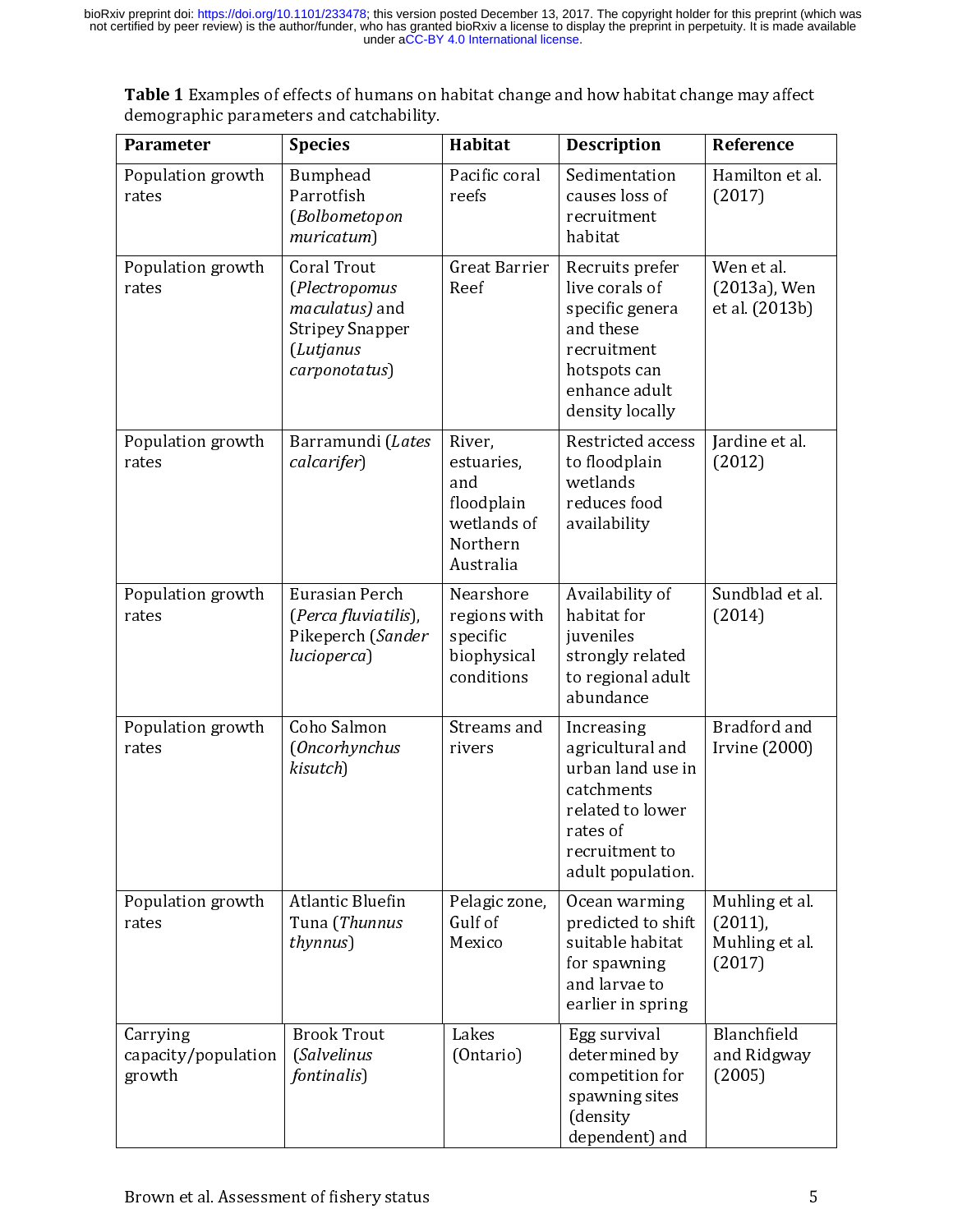|                   |                                                                                                                                                                                                                                                                                                                                                                                                                                                       |                               | habitat quality<br>(density)<br>independent)                                                                                                                            |                                                        |
|-------------------|-------------------------------------------------------------------------------------------------------------------------------------------------------------------------------------------------------------------------------------------------------------------------------------------------------------------------------------------------------------------------------------------------------------------------------------------------------|-------------------------------|-------------------------------------------------------------------------------------------------------------------------------------------------------------------------|--------------------------------------------------------|
| Carrying capacity | Coho Salmon<br>(Oncorhynchus<br>kisutch)                                                                                                                                                                                                                                                                                                                                                                                                              | Stream and<br>lake beds       | Loss of stream<br>and lake habitat<br>for coho eggs<br>and juveniles has<br>likely reduced<br>adult<br>recruitment,<br>because females<br>compete for<br>space to spawn | Berghe and<br>Gross (1989),<br>Beechie et al<br>(1994) |
| Carrying capacity | King George<br>Whiting<br>(Sillaginodes<br>punctata)                                                                                                                                                                                                                                                                                                                                                                                                  | Shallow<br>seagrass           | Loss of seagrass<br>reduces larval<br>recruitment and<br>feeding<br>opportunities                                                                                       | Connolly et al.<br>(1999)                              |
| Catchability      | Brown Shrimp<br>(Farfantepenaeus<br>aztecus)                                                                                                                                                                                                                                                                                                                                                                                                          | Demersal,<br>soft<br>sediment | Hypoxia causes<br>aggregation of<br>shrimp in areas<br>with higher<br>finfish<br>abundance                                                                              | Craig (2012)                                           |
| Catchability      | Spanner Crab<br>(Ranina ranina)                                                                                                                                                                                                                                                                                                                                                                                                                       | Benthic soft<br>sediment      | Warming<br>temperatures<br>stimulate<br>seasonal<br>migration that<br>enhances<br>catchability                                                                          | Spencer et al.<br>(in review)                          |
| Catchability      | Giant Mud Crab<br>(Scylla serrata)                                                                                                                                                                                                                                                                                                                                                                                                                    | Mangrove-<br>lined estuary    | Increased river<br>flow into estuary<br>stimulates<br>migration into<br>fished areas                                                                                    | Loneragan<br>(1999)                                    |
|                   | Model for how habitat change can affect fishery status<br>Here we modify the Schaefer model to demonstrate how undetected changes in habitat could<br>result in incorrect classification of fishery status. The Schaefer model is the logistic model of<br>population growth with harvesting added. The status of a fishery is determined relative to the<br>reference points of the biomass at maximum sustainable yield $(B_{MSY})$ and the fishing |                               |                                                                                                                                                                         |                                                        |

### Model for how habitat change can affect fishery status

Catal Catal Contract Contract Contract Contract Contract Contract Contract Contract Creative Creative Creative Creative Creative Creative Creative Creative Creative Creative Creative Creative Creative Creative Creative Cre (Scylla serrata)<br>at change can a<br>chaefer model to<br>sification of fish<br>e biomass at may<br>mum sustainable<br>tical value that mortality rate at maximum sustainable yield,  $F_{\text{MSY}}$  (Mace 2001). The maximum sustainable yield (MSY) is a theoretical value that has traditionally been the basis of management targets, fishery status<br>
fishery status<br>
postrate how<br>
latus. The Sch.<br>
The status of a<br>
distant for means Flow into estuar<br>stimulates<br>migration into<br>fished areas<br>detected change<br>fer model is the<br>shery is determined (B<sub>MSY</sub>) and the basis of me Frame Frames<br>stimulates<br>migration into<br>fished areas<br>detected changes<br>fer model is the lc<br>shery is determined<br>(B<sub>MSY</sub>) and the<br>01). The maximure<br>itions of frames migration i<br>fished area<br>detected cl<br>fer model is<br>shery is det<br>ald (B<sub>MSY</sub>) a<br>01). The m.<br>1 the basis c<br>tionary fis migration<br>fished areas<br>detected chang<br>fer model is the<br>shery is determ<br>eld (B<sub>MSY</sub>,) and 1<br>01). The maxin<br>the basis of m<br>tionary fishing detected charge<br>fired areas for model is<br>shery is deterfield ( $B_{\rm MSY}$ ) and the basis of<br>the basis of thing fishing the basis of The Case<br>(1999)<br>I habitat coustic model<br>I relative to<br>shing<br>sustainable (1999)<br>
In habita<br>
stic mo<br>
I relativ<br>
sustaina<br>
ement t **IIIIIIII**<br>11112比比 result in incorrect classification of fishery status. The Schaefer model is the logistic model of<br>population growth with harvesting added. The status of a fishery is determined relative to the<br>reference points of the biom population growth with harvesting added. The status of a fishery is determined relative to the reference points of the biomass at maximum sustainable yield ( $B_{\text{MSV}}$ ) and the fishing mortality rate at maximum sustainabl reference points of the biomass at maximum sustainable yield  $(B_{\text{MSY}})$  and the fishing<br>mortality rate at maximum sustainable yield,  $F_{\text{MSY}}$  (Mace 2001). The maximum sustainable<br>yield (MSY) is a theoretical value that reference points of the biomass at maximum sustainable yield ( $D_{MST}$ ) and the fishing mortality rate at maximum sustainable yield,  $F_{MST}$  (Mace 2001). The maximum sustainable yield (MSY) is a theoretical value that has mortanty rate at maximum sustainable yield,  $F_{\text{MST}}$  (Mace 2001). The maximum sustainable yield (MSY) is a theoretical value that has traditionally been the basis of management targe<br>but increasingly is seen as a limit your (MSY) is a theorem in the has the basis of manipulating of manipulating in the basis of but increasingly is seen as a limit reference point for precautionary fishing, to ensure that biomass should remain above  $B_{\text{$ biomass should remain above  $B_{\text{MSY}}$  (Mace 2001).<br>Brown et al. Assessment of fishery status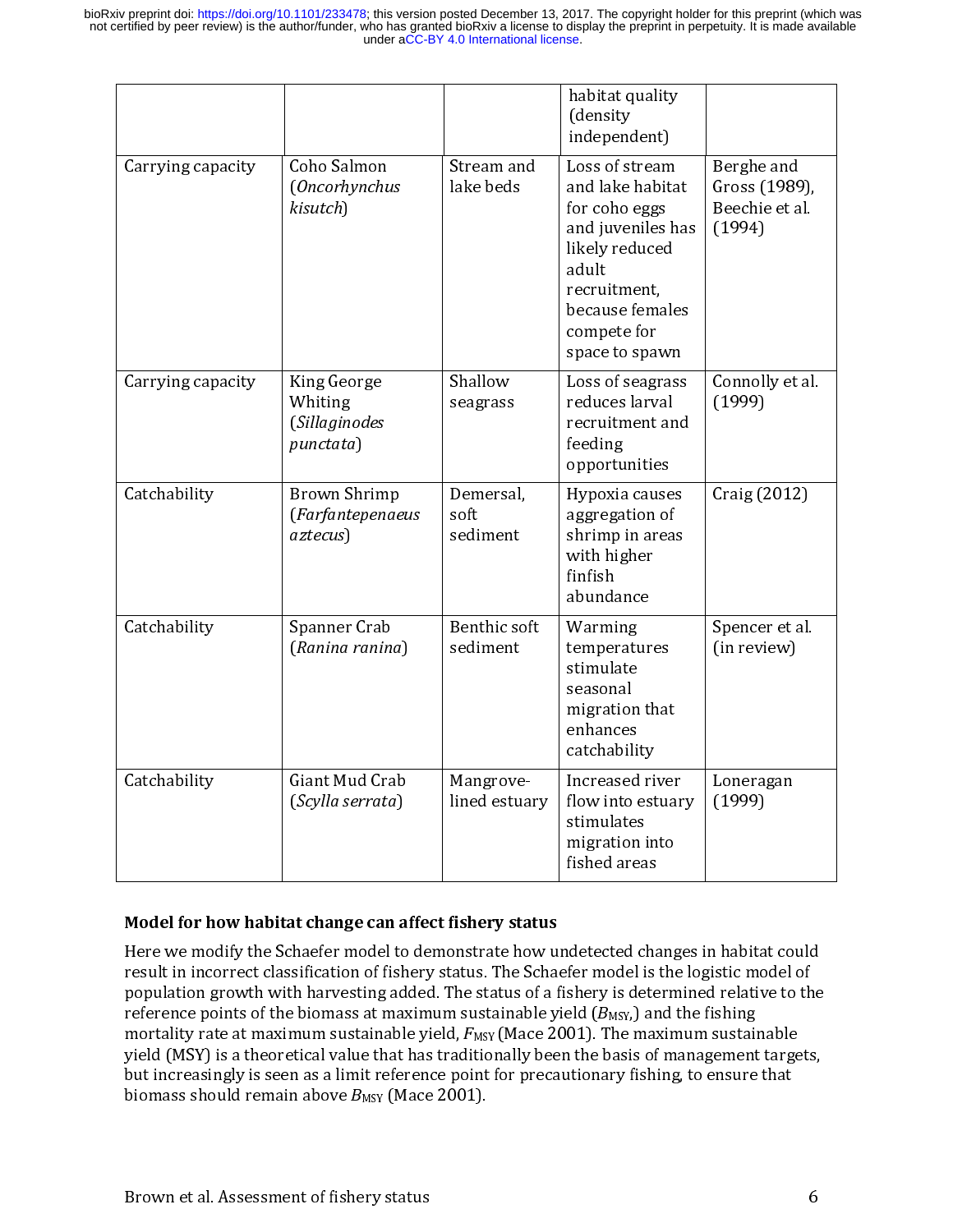higher MSY values and be exploited at a higher  $F_{MSY}$  rate. For biomass-based reference poir<br>a stock is said to be under-fished if biomass is well above B<sub>MSY</sub>, sustainably fished if near  $B_h$ <br>and overfished if biomass i inguit has a discuss and occupiontal at a mighter  $n_{NN}$  rate. For biomials based referred points,<br>and overfished if biomass is well below  $B_{MSY}$  eig. Ye et al. 2013). For fishing rates, if fishing<br>mortality rate is grea a stock is said to et under-fished if biomass is well below  $B_{MST}$ , each above  $B_{MST}$ , assainably issict in fitshing and overfished if biomass is well below  $B_{MST}$  (e.g. Ye et al. 2013). For fishing mortality is lower and overfished in our absolutions is well be it fishing in ortality rates, in the mortality rate is greater than  $F_{MSN}$ , overfishing is occurring; while if fishing mortality is low than  $F_{MSY}$ , overfishing is not occurr

mortanty rate is greater than *m<sub>MSY</sub>*, overfishing is not occurring and biomass will tend to increase to *B<sub>MSY</sub>*. Stocks are classified as recovering if they are overfished but overfishing is not occurring (F<*F<sub>MSY</sub>*). classified as recovering if they are overfished but overfishing is not course, when the classified as recovering if they are overfished but overfishing is not occurring  $[Fe\text{M3Y}]$ . Notes are that under the logistic model classified as recovering in they are over insing to the distinguist find that under the logistic molel, and for a<br>ge-structured assessments, biomass can increase if fishing mortality is slightly more than  $F_{\text{M3Y}}$  and fishing mortality is slightly more than  $F_{\text{MSY}}$  and biomass is below  $B_{\text{MSY}}$ , because of density-<br>dependent effects (Hilborn et al. 2014).<br>The reference points are determined by two parameters, the intrinsic rate of fishing mortality is slightly more than FMSY and biomass is below  $D_{MST}$ , because of density<br>dependent effects (Hilborn et al. 2014).<br>The reference points are determined by two parameters, the intrinsic rate of populatio The reference points are determined by<br>increase ( $r$ ) and the unfished biomass ( $l$ <br>1). In the logistic model we used in our i<br>complex age-structured stock assessme<br>2012b). Habitat change could also affect<br>the relation be increase (*r*) and the unfished biomass (*B*<sub>0</sub>), also known as the "carrying capacity" (*K*)(Ta<br>1). In the logistic model we used in our illustration, *B*<sub>MSY</sub> is obtained at 50% of *B*<sub>0</sub>, but in 1<br>2012b). Habitat chang increase (r) and the unished biomass (po<sub>ma</sub>), and solution, Biomass (r) in the logistic model we used in our illustration, B<sub>MSY</sub> is obtained at 50% of B<sub>0</sub>, but in mor<br>complex age-structured stock assessments, B<sub>MSY</sub> is 1). In the logistic model we used in our interaction,  $B_{\text{MST}}$  is obtained at 50% of  $B_0$  (Thorson et al. 2012b). Habitat change could also affect the catchability (*q*) of a fish stock, which measures the relation bet

complex age-structure stock assessments,  $p_{MN}$  is on average at  $400$  ( $101$  and  $100$ ) ( $101$  and  $100$ ) ( $100$ ) ( $1000$ ) ( $1000$ )) ( $1000$ )) ( $10000$ )) ( $100000$ )) ( $1000000$ )) ( $100000000$ ) ( $10000000000$ ) ( $100000000$ 2012b). Habitat change could also ance the catalability ( $q$ ) or a fish stock, which measures in catchability ( $q$ ) do not directly affect the reference points, they can bias estimates of fishing mortality ( $q$ ) do not di While changes in catchability (*q*) do not directly affect the reference points, they can bias<br>estimates of fishing mortality rate, because the relationship between fishing effort and fisl<br>mortality (catch/biomass) hinges while changes in catual dington between the enterchability and the method of fishing mortality rate, because the relationship between fishing effort and fisim mortality (catch/biomass) hinges on the catchability (Walters mortality (catch/biomass) hinges on the catchability (Walters and Maguire 1996).<br>We model three fisheries that are managed using reference points set on  $\hat{B}_0$ ,  $\hat{r}$  and  $\hat{q}$ , where<br>the hat indicates the parameter mortally (catta) summary magnetic internations, (cannot may necessarily the model three fisheries that are managed using reference points set on  $\hat{B}_0$ ,  $\hat{r}$  and the hat indicates the parameter is an estimate, which We model three fisheres that are managed using reference points set on  $B_0$ ,  $r$  and  $q$ , where<br>the hat indicates the parameter is an estimate, which initially is set equal to the true values fo<br>the population. We run si the population. We run simulations where the true value of one of these parameters at a time<br>changes to represent a change in habitat quality or quantity (see Table 1 for examples). We<br>assumed an exponential decline of th changes to represent a change in habitat quality or quantity (see Table 1 for examples). We assumed an exponential decline of the true population parameters r and  $B_0$  over 50 years to half their initial values and a log assumed an exponential decline of the true population parameters r and  $B_0$  over 50 years thalf their initial values and a logistic increase in q to twice its initial value. For each type of habitat decline we modelled t assumed an exponential values and a logistic increase in q to twice its initial value. For each type of habitat decline we modelled two management scenarios where the manager targets either  $\hat{B}_{\text{MSY}}$  or  $\hat{F}_{\text{MSY}}$ . habitat decline we modelled two management scenarios where the manager targets either  $\hat{B}_{\text{MSY}}$  or  $\hat{F}_{\text{MSY}}$ . In this way, the assumed ("estimated") values of parameters slowly diverge from the true values over ti  $\hat{B}_{\text{MSY}}$  or  $\hat{F}_{\text{MSY}}$ . In this way, the assumed ("estimated") values of parameters slowly diverge<br>from the true values over time. While it is straightforward to solve for the difference betwe<br>the reference points  $^{\rm 5}_{\rm MSY}$  OF  $^{\rm 7}_{\rm M}$ sy or  $P_1$ <br>m the t<br>refere<br>re tang<br>namic.<br>w to re<br>le beco<br>the sce<br>the sce<br>ere  $\hat{F}_{\rm M}$ <br>owing .<br>
Solve for the difference betw<br>
ce points and their true values at a time, we conduct simulations here to provid<br>
ble representation of how stock status would change over time when habitat is<br>
1 simulations, the manager the reference points and their true values at a time, we conduct simulations here to provide a<br>more tangible representation of how stock status would change over time when habitat is<br>dynamic. In simulations, the manager s

$$
F_{t+1} = F_t * (B_t/\hat{B}_{\text{MSY}})^x
$$

$$
F_{t+1} = F_t \cdot (\hat{F}_{\text{MSY}}/F_t)^x
$$

more tangible representation of how stock status would change over time when habitat is<br>dynamic. In simulations, the manager sets fishing mortality to target a reference point, but is<br>slow to respond to changes in stock s dynamic. In simulations, the manager sets fishing mortality to target a reference point, but<br>slow to respond to changes in stock status (e.g. Brown et al. 2012). Thus fishing mortality a<br>time becomes (Thorson et al. 2013) slow to respond to changes in stock status (e.g. Brown et al. 2012). Thus fishing mortality at a<br>time becomes (Thorson et al. 2013):<br> $F_{t+1} = F_t * (B_t/\hat{B}_{\text{MSY}})^x$ <br>for the scenarios where  $\hat{B}_{\text{MSY}}$  was a target and<br> $F_{t$ slow to response in the second of the scenarios where  $\hat{B}_{\text{MSY}}$  was a target and  $F_{t+1} = F_t * (B_t/\hat{B}_{\text{MSY}})^x$ <br>for the scenarios where  $\hat{B}_{\text{MSY}}$  was a target and  $F_{t+1} = F_t * (\hat{F}_{\text{MSY}}/F_t)^x$ <br>where  $\hat{F}_{\text{MSY}}$  was for the scenarios where  $\hat{B}_{\text{MSY}}$  was a t<br>  $F_t$ <br>
where  $\hat{F}_{\text{MSY}}$  was the target. Paramete<br>
following Thorson et al. (2013). We p<br>
often used to classify the status of m<br>
al. 2009, Costello et al. 2016). Here w<br>
st  $(F_t)^x$ <br> $(F_t)^x$  ie of imulae based limit<br>is statused limit<br>is sum<br>gulae close for the scenarios where  $B$ <br>where  $\hat{F}_{\text{MSY}}$  was the targe<br>following Thorson et al. (2<br>often used to classify the s<br>al. 2009, Costello et al. 20<br>status relative to the biase<br>guidelines for  $B_{\text{MSY}}$  and  $F_{\text{M}}$ <br>Chan F<sub>t+1</sub> = F<sub>t</sub> \*<br>Parameter x contro<br>113). We plot the restatus of multiple stood<br>6). Here we modify the status of  $\hat{B}_{\text{MSY}}$  (<br>as they would be e<br>not affect the estime<br>ias such that the mality increased. Stock<br>hanging o  $\frac{\text{SY}}{r}$  rate of<br>of simul<br>n the base ock stat<br> $\frac{\text{SY}}{\text{SY}}$  used<br>ited in the rest assum<br>h regula<br>ome clo where  $F_1$ <br>followin<br>often us<br>al. 2009,<br>status re<br>guidelin<br>Changes<br>them to<br>underes<br>result in following Thorson et al. (2013). We plot the results of simulations on "Kobe" plots, which are When the taget. *T* attaineer *x* controls the rate of response and we set it to 0.2 here of response and we set it to 0.2 here Thorson et al. (2013). We plot the results of simulations on "Kobe" plots, which are Costello often used to classify the status of multiple stocks on the basis of  $B_{\text{MSY}}$  and  $F_{\text{MSY}}$  (e.g. Worm et al. 2009, Costello et al. 2016). Here we modify the stock status plots so that the represent status relative to often used to classify the status of multiple stocks on the basis of *D<sub>MSY</sub>* and *TMSY* (e.g. Worm et al. 2009, Costello et al. 2016). Here we modify the stock status plots so that the represent status relative to the bi status relative to the biased estimates of  $\hat{B}_{\text{MSY}}$  or  $\hat{F}_{\text{MSY}}$  used by the manager, but we add guidelines for  $B_{\text{MSY}}$  and  $F_{\text{MSY}}$  as they would be estimated in the final year of simulation.<br>Changes in cat status relative to the biased estimates of  $B$ <br>guidelines for  $B_{\text{MSY}}$  and  $F_{\text{MSY}}$  as they would<br>Changes in catchability did not affect the e<br>them to cause estimation bias such that the<br>underestimated if catchability ho octime sy or  $F_1$ <br>e estin<br>imates<br>manag<br>ocks wi<br>e to be status relative to the biased estimates of  $\widehat{B}_{\text{MSY}}$  or  $\widehat{F}_{\text{MSY}}$  used by the manager, but we add and the final year of simulation.<br>of the reference points, but we allows<br>rs assumption for the value of  $F_t$  was<br>h regular assessment updates would<br>come closer to the true values. guidelines for *D<sub>MSY</sub>* and *P<sub>MSY</sub>* as diey would be estimated in the final year of simulation.<br>Changes in catchability did not affect the estimates of the reference points, but we allow<br>them to cause estimation bias such them to cause estimation bias such that the managers assumption for the value of  $F_t$  was underestimated if catchability increased. Stocks with regular assessment updates would like result in estimated values changing ove them to cause estimation bias such that the managers assumption for the value of F<sub>t</sub> was<br>underestimated if catchability increased. Stocks with regular assessment updates would<br>result in estimated values changing over time result in estimated values changing over time to become closer to the true values.<br>Brown et al. Assessment of fishery status and the stock with regular assessment of fishery status and the stock of  $\frac{1}{2}$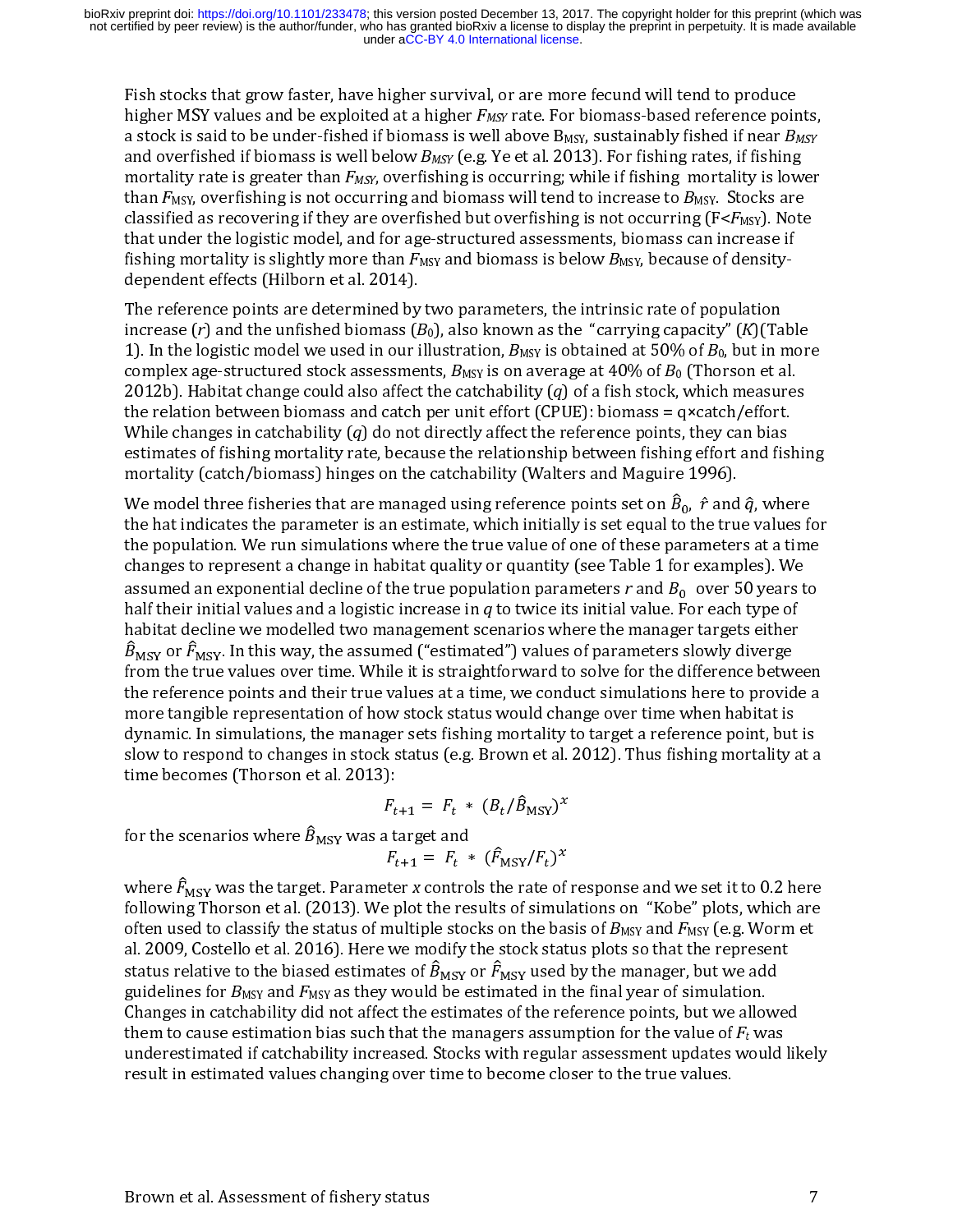

 $B/M_{\text{HSSY}}$ <br>**Figure 1** Stock status plots showing the effects of declines in habitat on the status of a<br>theoretical fish stock. The points show biomass and fishing mortality rate for a theoretical theoretical fish stock. The points show biomass and fishing mortanty rate for a theoretical<br>theole case different cosmo theories in an executive destate (her left and hereby and massive stock over different years, starting in an overfished state (top left quadrant) and moving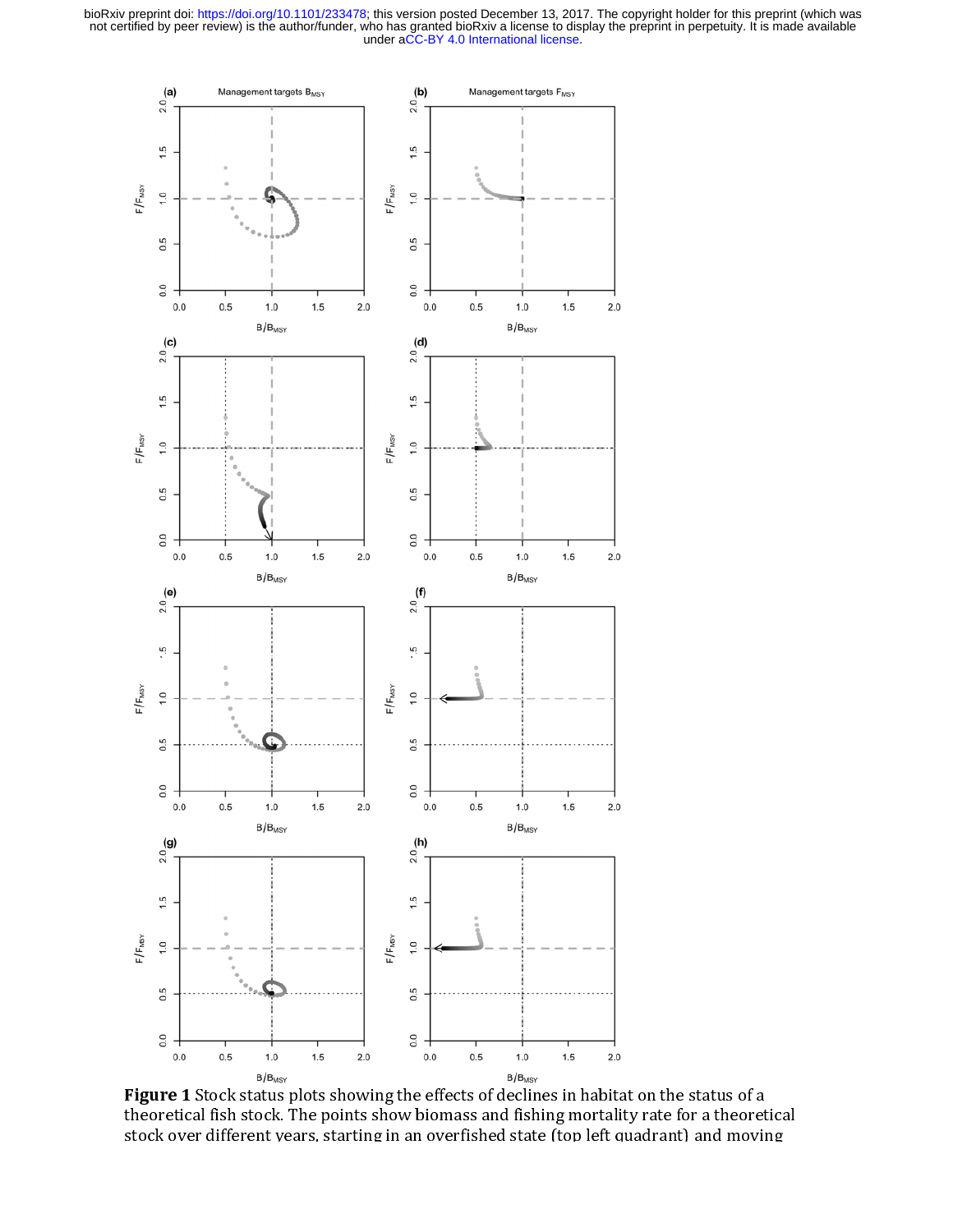management reference point if habitat change is not considered and their intersection<br>represents the theoretical management target for a sustainably fished stock. The black dotte<br>lines show where the reference points woul represents the theoretical management target for a sustainably fished stock. The black<br>lines show where the reference points would shift to if habitat change was considered<br>stock assessment. Arrows show trajectories for s h). a, c, e, g show a manager that targets  $\hat{B}_{MSV}$  and b, d, f, h show a manager that targets  $\hat{F}_{MSV}$ .

lines show where the reference points would shift to if habitat change was considered in a<br>stock assessment. Arrows show trajectories for stocks that have not reached equilibrium.<br>Simulations are given for: no change in d stock assessment. Arrows show trajectories for stocks that have not reached equilibrium.<br>Simulations are given for: no change in demographic parameters (a, b), a decline in intrinsi<br>population growth (c, d), a decline in Simulations are given for: no change in demographic parameters (a, b), a decline in intrins<br>population growth (c, d), a decline in carrying capacity (e, f) and an increase in catchability<br>h). a, c, e, g show a manager tha population growth (c, d), a decline in carrying capacity (e, f) and an increase in catchability (i, h). a, c, e, g show a manager that targets  $\hat{B}_{\text{MSY}}$  and b, d, f, h show a manager that targets  $\hat{F}_{\text{MSY}}$ . We fou b). a, c, e, g show a manager that targets  $\hat{B}_{\text{MSY}}$  and b, d, f, h show a manager that targets  $\hat{F}_{\text{MSY}}$ .<br>We found that the effect of habitat change on stock status depends on how habitat controls<br>population dyna in). a, c, e, g show a manager that targets  $B$ <br>We found that the effect of habitat change<br>population dynamics and which reference<br>change affected carrying capacity, then the<br>affected. Halving of the carrying capacity  $i$  $_{\rm SY}$  and b, d, f, h show a manager that targets  $F_1$ <br>on stock status depends on how habitat contro<br>point was used in fisheries management. If hal<br>biomass based reference points  $(B_{MSY})$  were<br>so required a halving of  $B$ si<br>sitat<br>get<br>3<sub>MS1</sub><br>ro,<br>nt, population dynamics and which reference point was used in fisheries management. If habit<br>change affected carrying capacity, then the biomass based reference points (*B<sub>MSY</sub>*) were<br>affected. Halving of the carrying capacit  $\hat{P}_{\text{MST}}$  and a ffected carrying capacity, then the biomass based reference points ( $\hat{B}_{\text{MST}}$ ) were affected. Halving of the carrying capacity also required a halving of  $\hat{B}_{\text{MST}}$  so manager's target of  $\hat{B}_{$ change areceted carrying capacity, unit in the biomass based reference points (*b<sub>MSY</sub>* were what it should be. If the manager targeted  $\hat{B}_{MSY}$  (Fig 1d) the stock was classified as below target levels due to low biomas ance and the carrying capacity also required a halving of DMSY, so manager's data-<br>
classified as below target levels due to low biomasse targeted  $\hat{B}_{\text{MSY}}$  (Fig 1d) the stock was<br>
classified as below target levels du of *B*<br>clas<br>whi<br>resu<br>the<br>refe<br>corr<br>expl<br>was<br>Fina gified as below taxaat levels due to lew hiemage but counter  $V$  was twice what it should be. If the manager targeted *B*<br>ied as below target levels due to low biomass, but, count<br>is the  $B_0$ . The only way of attaining  $\hat{B}_{\text{MSY}}$  was thus to set<br>ng in an economic collapse of th Fig 1d) and the state of the stock was dishing mortality rate to zargeted  $\hat{F}_{\text{MSY}}$  (Fig 1d) wh<br>the biomass reference po<br>nen exploitation rate base<br>eference points remained<br>vas assessed as being und<br>ment targeted  $\hat{$ which is the B<sub>0</sub>. The only way of attaining  $\widehat{B}_{\text{MSY}}$  was thus to set fishing mortality rate to zero, ....<br>ierv. If the manager targeted *Î* the carrying capacity declined the stock was classified as below the biomass reference point,

classified as below target levels due to low biomass, but, counter-intuitively, *B*<br>which is the B<sub>0</sub>. The only way of attaining  $\hat{B}_{\text{MSY}}$  was thus to set fishing mortali<br>resulting in an economic collapse of the fishe sy is at 2BMSY,<br>
i rate to zero,<br>
ig 1d) when<br>
erence point,<br>
rate based<br>
remained<br>
being under-<br>
is the stock<br>
if they are not<br>
ation rate may<br>
1g h) was which is the B<sub>0</sub>. The only way of attaining B<br>resulting in an economic collapse of the fish<br>the carrying capacity declined the stock wa<br>but on target for the mortality reference po<br>If habitat change affected the intrinsi Sy was thus to set fishing mortanty rate to zero,<br>ry. If the manager targeted  $\hat{F}_{\text{MSY}}$  (Fig 1d) when<br>classified as below the biomass reference point,<br>nt.<br>tion growth rate then exploitation rate based<br>he biomass based resulting in an economic collapse of the ishery. If the manager targeted  $F$ <br>the carrying capacity declined the stock was classified as below the bioma<br>but on target for the mortality reference point.<br>If habitat change af s reference point<br>s reference point<br>tion rate based<br>d as being under-<br>ted  $\hat{F}_{\text{MSY}}$  the stock<br>rate if they are no<br>ploitation rate ma<br>(Fig 1g, h) was<br>1e, f). but on target for the mortality reference point.<br>If habitat change affected the intrinsic population growth rate then exploitation rate based<br>reference points needed to be updated, but the biomass based reference points r If habitat change affected the intrinsic population<br>reference points needed to be updated, but the<br>correct (Fig 1e, f). When management targeted<br>exploited in terms of  $\hat{F}_{\text{MSY}}$ , but was on target fo<br>was classified as reference points needed to be updated, but the biomass based reference points remained<br>correct (Fig 1e, f). When management targeted  $\hat{B}_{\text{MSY}}$  the stock was assessed as being under<br>exploited in terms of  $\hat{F}_{\text{MSY}}$ ,  $\hat{\mathbf{F}}_{\text{new}}$  but was on target for  $R_{\text{new}}$  If management targeted  $\hat{R}$ was classified as underfished, resulting in its eventual extirpation (Fig 1f).

correct (Fig 1e, f). When management targeted  $\hat{B}_{\text{MSY}}$  the stock was assessed as being und<br>exploited in terms of  $\hat{F}_{\text{MSY}}$ , but was on target for  $B_{\text{MSY}}$ . If management targeted  $\hat{F}_{\text{MSY}}$  the st<br>was classi correct (Fig 1e, r). When management targeted *B*<br>exploited in terms of  $\hat{F}_{\text{MSY}}$ , but was on target for *i*<br>was classified as underfished, resulting in its eve:<br>Finally, changes in catchability may cause errors<br>accou Sy the stock was assessed as being under<br>
MSY. If management targeted  $\hat{F}_{\text{MSY}}$  the stock<br>
tual extirpation (Fig 1f).<br>
1 estimating exploitation rate if they are no<br>
ability increases, then exploitation rate may<br>
chan exploited in terms of  $F_1$ <br>was classified as under<br>Finally, changes in catc<br>accounted for in stock<br>be underestimated. Th<br>similar to the effect of :<br>To summarize, if habit.<br>hased reference points<br>If habitat change affect<br>u Sy, but was on target for *BMSY*. If management targeted  $P_1$ <br>ished, resulting in its eventual extirpation (Fig 1f).<br>ability may cause errors in estimating exploitation rate<br>ssessment models. If catchability increases, t they are not<br>tion rate may<br>g, h) was<br>n biomass<br>ts unaffected<br>points will be<br>onsidered Finally, changes in catchability may cause errors in estimating exploitation accounted for in stock assessment models. If catchability increases, then extigation accounted for in stock assessment models. If catchability c

accounted for in stock assessment models. If catchability increases, then exploitation rate may<br>be underestimated. Thus, the effect of a catchability change on stock status (Fig 1g, h) was<br>similar to the effect of a declin

# Global trends in habitats and the status of fisheries

be underestimated. Thus, the effect of a catchability change on stock status (Fig 1g, h) was similar to the effect of a decline in the intrinsic population growth rate (Fig 1e, f).<br>To summarize, if habitat change affects a similar to the effect of a decline in the intrinsic population growth rate (Fig 1e, f).<br>To summarize, if habitat change affects a state parameter (carrying capacity) then biomass<br>based reference points will be overly cons For summarize, if habitat change affects a state parameter (carrying capacity) then<br>based reference points will be overly conservative and rate based reference point<br>If habitat change affects a rate parameter  $(r$  or  $q$ ), based reference points will be overly conservative and rate based reference points unaffect<br>If habitat change affects a rate parameter (r or q), then biomass based reference points will<br>unaffected but rate based reference If habitat change affects a rate parameter  $(r \text{ or } q)$ , then biomass based reference points will be unaffected but rate based reference points overly risky.<br> **Global trends in habitats and the status of fisheries**<br>
We revi

# Stocks in the RAM Legacy database

If habitat change affects a rate parameter (r or q), then biomass based reference points will be<br>unaffected but rate based reference points overly risky.<br>**Global trends in habitats and the status of fisheries**<br>We reviewed unaffected but rate but referred referred but **Global trends in habitats and the status of fisheries**<br>We reviewed habitat usage by stocks in a global stock as<br>how trends in some key habitats may affect the status of<br>effect how trends in some key habitats may affect the status of those fisheries. Then we consider t<br>effects of trends in stocks without stock assessments and for stocks that use habitat that are<br>difficult to monitor.<br>Stocks *in t* effects of trends in stocks without stock assessments and for stocks that use habitat that are<br>difficult to monitor.<br>Stocks in the RAM Legacy database<br>We reviewed the habitat usage of 418 marine stocks listed in the most c difficult to monitor.<br>
Stocks in the RAM Legacy database<br>
We reviewed the habitat usage of 418 marine stocks listed in the most comprehensive globa<br>
stock assessment database: the RAM Legacy Stock Assessment Database (RAML Stocks in the RAM Le<br>We reviewed the ha<br>stock assessment da<br>2012), available at h<br>support global scale<br>analysis of the drive<br>Szuwalski and Thor:<br>temperate regions ti<br>2012). Numerous ar<br>status that extrapola<br>2012, Thorson e stock assessment database: the RAM Legacy Stock Assessment Database (RAML; Ricard et al. 2012), available at http://ramlegacy.org/. The RAM Legacy database has been widely used to support global scale stock assessments (e. 2012), available at http://ramlegacy.org/. The RAM Legacy database has been widely used to support global scale stock assessments (e.g. Worm et al. 2009, Thorson et al. 2012a) and analysis of the drivers of stock dynamics support global scale stock assessments (e.g. Worm et al. 2009, Thorson et al. 2012a) and<br>analysis of the drivers of stock dynamics (e.g. Vert-preet al. 2013, Szuwalski et al. 2015,<br>Szuwalski and Thorson 2017). The RAML dat analysis of the drivers of stock dynamics (e.g. Vert-pre et al. 2013, Szuwalski et al. 2015, Szuwalski and Thorson 2017). The RAML database has a well-known geographic bias tov temperate regions that have the scientific ca Szuwalski and Thorson 2017). The RAML database has a well-known geographic bias to<br>temperate regions that have the scientific capacity to conduct stock assessments (Ricard<br>2012). Numerous analyses have addressed this bias, temperate regions that have the scientific capacity to conduct stock assessments (Ricard et al.<br>2012). Numerous analyses have addressed this bias, by creating predictive models of stock<br>status that extrapolate from the RAM 2012). Numerous analyses have addressed this bias, by creating predictive models of stock<br>status that extrapolate from the RAM Legacy database to unassessed fisheries (Costello et al.<br>2012, Thorson et al. 2012a). Therefore status that extrapolate from the RAM Legacy database to unassessed fisheries (Costello et a<br>2012, Thorson et al. 2012a). Therefore, habitat dependencies that exist in the RAM Legacy<br>Brown et al. Assessment of fishery statu status that exist in the RAM Legacy<br>Brown et al. Assessment of fishery status<br>grown et al. Assessment of fishery status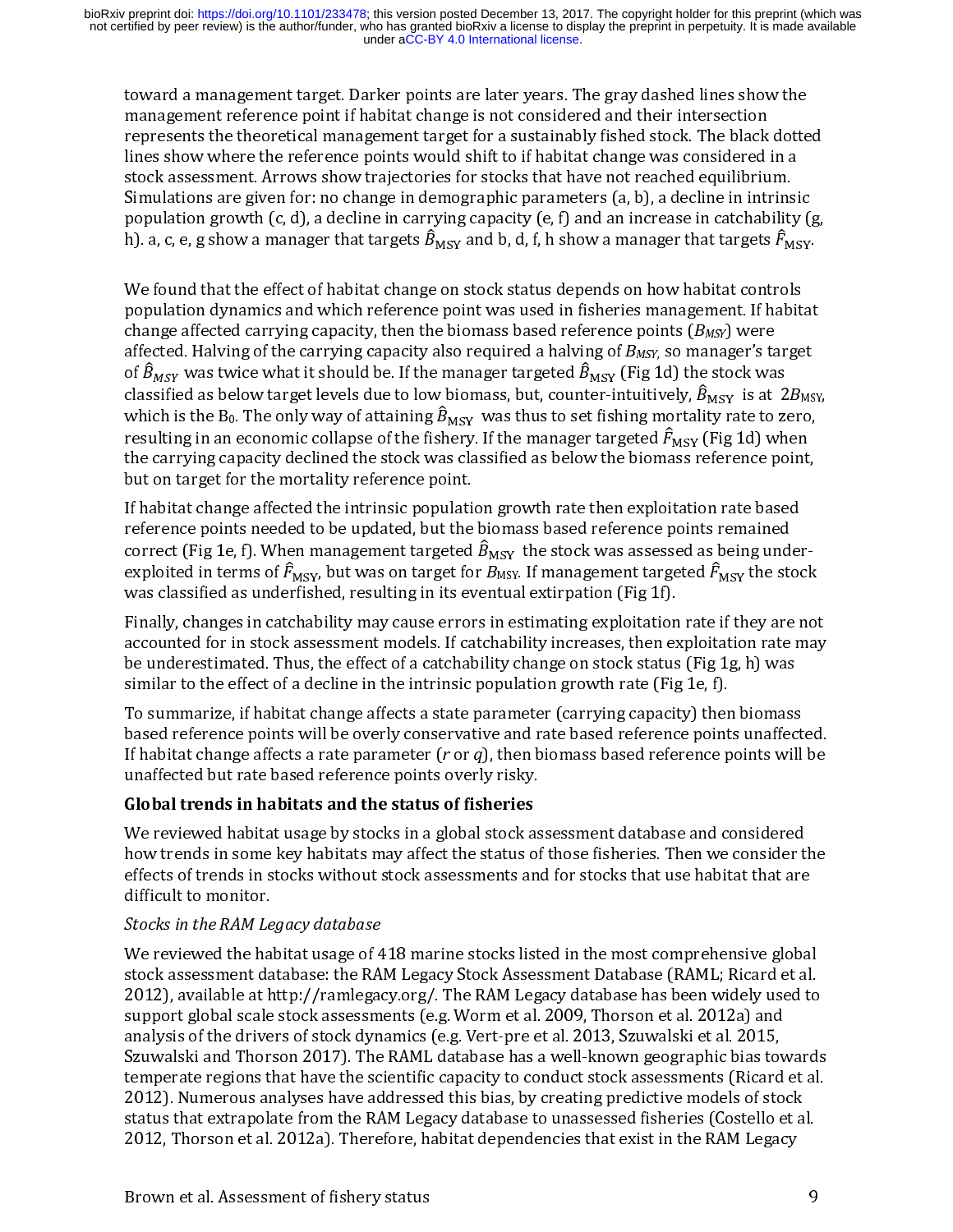assessments of stock status.<br>The review of fish habitat associations aimed to comprehensively document associatiall species in the RAM Legacy database at all life-history stages (including eggs, larvae ill wenile, adult an The review of fish habitat as<br>all species in the RAM Legacy<br>juvenile, adult and spawning<br>habitat associations for each<br>defined as any observation a<br>habitats, catch surveys in cer<br>depth of observation, the hal<br>physiochemica all species in the RAM Legacy database at all life-history stages (including eggs, larvae,<br>juvenile, adult and spawning). We searched the literature for studies that documented the<br>habitat associations for each species lis juvenile, adult and spawning). We searched the literature for studies that documented habitat associations for each species listed in the RAM Legacy database. Associations we defined as any observation and include direct o habitat associations for each species listed in the RAM Legacy database. Associations were<br>defined as any observation and include direct observation (e.g. divers), fishery catch in cer<br>habitats, catch surveys in certain ha defined as any observation and include direct observation (e.g. divers), fishery catch in cer<br>habitats, catch surveys in certain habitats and electronic tagging studies. We recorded the<br>depth of observation, the habitat ty habitats, catch surveys in certain habitats and electronic tagging studies. We recorded the<br>depth of observation, the habitat type. Habitat was classified first as whether it was<br>physiochemical (e.g. temperature range for depth of observation, the habitat type. Habitat was classified first as whether it was<br>physiochemical (e.g. temperature range for pelagic species) or hard substrate. Hard substr<br>categories included the non-exclusive catego

physiochemical (e.g. temperature range for pelagic species) or hard substrate. Hard categories included the non-exclusive categories: coral, macroalgae, mangroves, mu<br>rock, sand, seagrass and soft-sediment. In total 7156 o retegories included the non-exclusive categories: coral, macroalgae, mangroves, mud, reef, rock, sand, seagrass and soft-sediment. In total 7156 observations of species' life-stages associating with particular habitats wer rock, sand, seagrass and soft-sediment. In total 7156 observations of species' life-stages<br>associating with particular habitats were identified in 137 references. Further details on th<br>"fishscape" database are available at associating with particular habitats were identified in 137 references. Further details on<br>"fishscape" database are available at "https://github.com/cbrown5/fishscape" and in th<br>Supporting Information.<br>Here we focussed on "fishscape" database are available at "https://github.com/cbrown5/fishscape" and in the<br>Supporting Information.<br>Here we focussed on habitats where large scale regional and global trends have been<br>documented (Table 2). Thes Supporting Information.<br>
Here we focussed on habitats where large scale regional and global trends have been<br>
documented (Table 2). These included nearshore habitats of seagrass (Waycott et al. 2009<br>
and mangroves (Duke et Here we focussed on hab<br>documented (Table 2). T<br>and mangroves (Duke et<br>2012, Perry et al. 2013, J<sub>i</sub><br>al. 2016). Seagrass and cal. 2019, De'ath et al. 201<br>regional variability, with<br>(Hamilton and Casey 201<br>these habitats ex documented (Table 2). These included nearshore habitats of seagrass (Waycott et al. 2nd mangroves (Duke et al. 2007, Hamilton and Casey 2016), tropical coral reefs (De':<br>2012, Perry et al. 2013, Jackson et al. 2014) and ma and mangroves (Duke et al. 2007, Hamilton and Casey 2016), tropical coral reefs (De'ath et 2012, Perry et al. 2013, Jackson et al. 2014) and macroalgae, specifically kelp (Krumhansl et al. 2016). Seagrass and coral reefs a 2012, Perry et al. 2013, Jackson et al. 2014) and macroalgae, specifically kelp (Krumhanslet al. 2016). Seagrass and coral reefs are in decline across a large number of regions (Waycott et al. 2016). Seagrass and coral ree

al. 2016). Seagrass and coral reefs are in decline across a large number of regions (Waycott e<br>al. 2009, De'ath et al. 2012, Jackson et al. 2014). Kelp and mangroves show considerable<br>regional variability, with some region al. 2009, De'ath et al. 2012, Jackson et al. 2014). Kelp and mangroves show considerable<br>regional variability, with some regions showing increases but a majority showing declines<br>(Hamilton and Casey 2016, Krumhansl et al. regional variability, with some regions showing increases but a majority showing decline<br>(Hamilton and Casey 2016, Krumhansl et al. 2016)(Table 2). Regardless of the variability<br>these habitats exhibit significant trends th (Hamilton and Casey 2016, Krumhansl et al. 2016)(Table 2). Regardless of the variability, at<br>hese habitats exhibit significant trends that are be expected to affect the status of depende<br>fish stocks.<br>We found that 49% of s these habitats exhibit significant trends that are be expected to affect the status of dependent<br>fish stocks.<br>We found that 49% of species in the RAM Legacy database used habitats that included<br>seagrass, mangroves, tropica fish stocks.<br>We found that 49% of species in the RAM Legacy database used habitats that included<br>seagrass, mangroves, tropical reefs and kelp, making up 46% of the catch in 2001 (not all<br>stock assessment time-series in the We found tl<br>seagrass, m<br>stock asses:<br>types (not i<br>macroalgae<br>reflecting tl<br>good assess<br>(Figure 2), v<br>assessment<br>Organisatio<br>and we four seagrass, mangroves, tropical reefs and kelp, making up 46% of the catch in 2001 (not stock assessment time-series in the database continue to recent years). Of these major types (not including the other habitats comprisin stock assessment time-series in the database continue to recent years). Of these major haltypes (not including the other habitats comprising 54% of catch), most species relied on macroalgae, then seagrass. Coral reefs and types (not including the other habitats comprising 54% of catch), most species relied on<br>macroalgae, then seagrass. Coral reefs and mangroves were less frequently used, likely<br>reflecting the bias in the RAM Legacy database fractional macroalgae, then seagrass. Coral reefs and mangroves were less frequently used, likely reflecting the bias in the RAM Legacy database toward temperate fisheries. Most regions good assessment coverage had >50% of reflecting the bias in the RAM Legacy database toward temperate fisheries. Most region good assessment coverage had >50% of species with dependence on threatened habitat (Figure 2), with the exception of the Benguela Curre good assessment coverage had >50% of species with dependence on threatened habitats<br>(Figure 2), with the exception of the Benguela Current (South-East Atlantic). Global<br>assessments of fisheries status are often conducted o (Figure 2), with the exception of the Benguela Current (South-East Atlantic). Global<br>assessments of fisheries status are often conducted on the basis of the Food and Agricult<br>Organisation's (FAO) major fisheries regions (e assessments of fisheries status are often conducted on the basis of the Food and Ag<br>Organisation's (FAO) major fisheries regions (e.g. Costello et al. 2012, Thorson et al.<br>and we found that >20% of stocks in most FAO regio Organisation's (FAO) major fisheries regions (e.g. Costello et al. 2012, Thorson et al. 2012a)<br>and we found that >20% of stocks in most FAO regions are associated with one of the globally<br>threatened habitat types. organisation's (FAO) major fisheries regions to the control et al. 2012, Thomas (FAO) regions are associated with one of the global threatened habitat types. and we found that  $\frac{20}{2}$  and the stock in most FAO regions are associated with one of the globally stocks in most FAO regions of the global  $\frac{20}{2}$ threatened habitat types.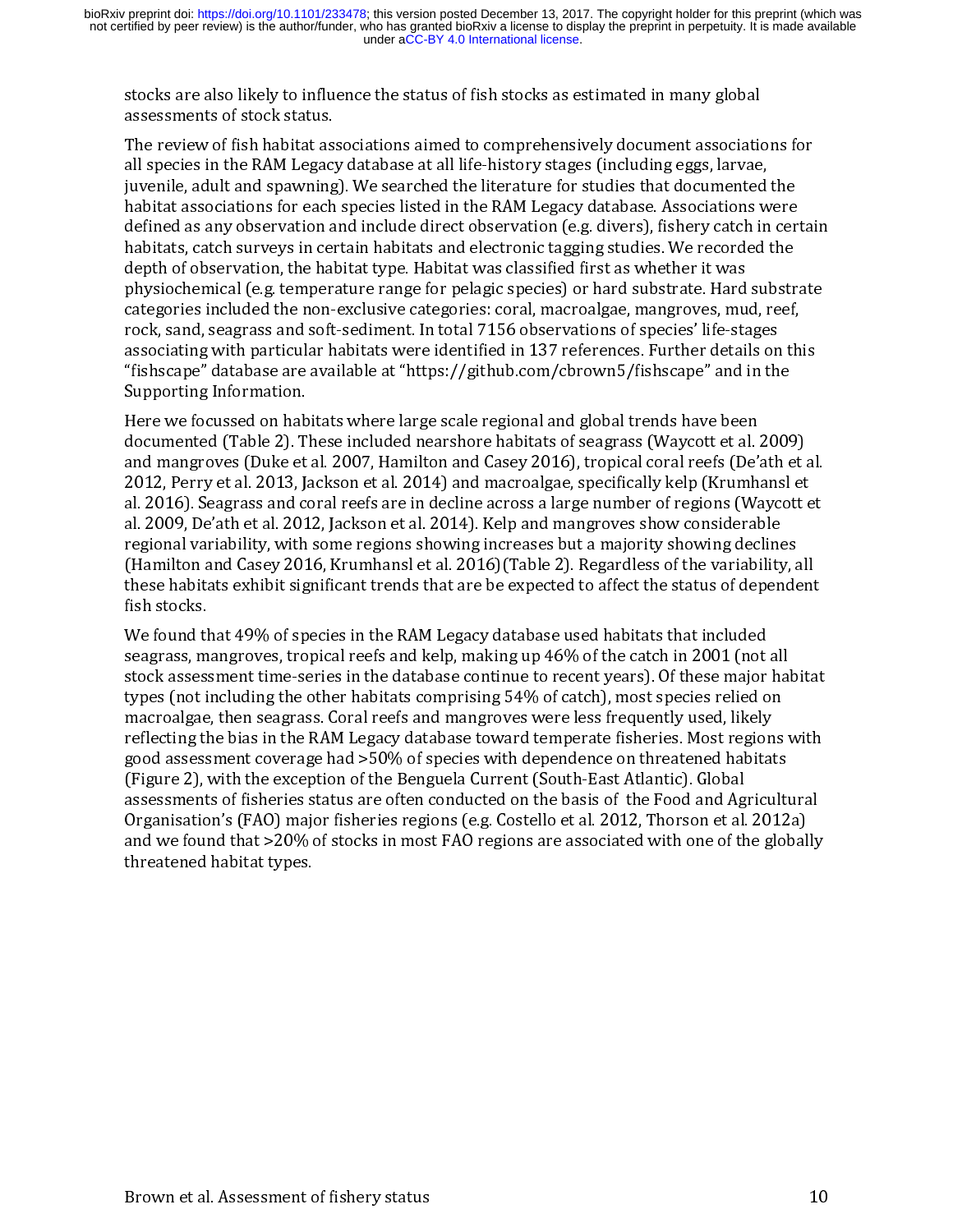| <b>Fabic 2</b> Evidence of giobal decimes in fish habitats and their potential to ancet assessments of | the status of fisheries. Habitat usage was reviewed for all fish species in the RAM Legacy<br>database (Ricard et al. 2012) (SI Table 1). Catch data are for 2001, the most recent year with<br>catch data available for all populations. |                                                       |                                                                   |    |  |  |  |
|--------------------------------------------------------------------------------------------------------|-------------------------------------------------------------------------------------------------------------------------------------------------------------------------------------------------------------------------------------------|-------------------------------------------------------|-------------------------------------------------------------------|----|--|--|--|
| Habitat                                                                                                | Evidence for<br>global habitat<br>change                                                                                                                                                                                                  | % of fish species<br>in RAML that use<br>this habitat | % of catch in<br>RAML for fish<br>stocks that use<br>this habitat |    |  |  |  |
| Seagrass                                                                                               | Global median<br>rate of change -<br>0.9% per year,<br>58% of reported<br>seagrass sites<br>are declining<br>(Waycott et al.<br>2009)                                                                                                     | 23                                                    | 28                                                                |    |  |  |  |
| Macroalgae                                                                                             | Kelp declining in<br>38% of<br>ecoregions,<br>increasing in<br>27% of<br>ecoregions<br>(Krumhansl et<br>al. 2016)                                                                                                                         | 236                                                   | 24                                                                |    |  |  |  |
| Mangroves                                                                                              | Global rate of<br>loss of $0.16 -$<br>0 39% per year,<br>up to 8% in<br>some regions<br>$(2000 - 2012)$<br>(Hamilton and<br>Casey 2016).                                                                                                  | 4.6                                                   | $\leq 1$                                                          |    |  |  |  |
| Coral reef                                                                                             | Great Barrier<br>Reef 0.53% per<br>year decline<br>$(1985 - 2012)$<br>(De'ath et al.<br>$2012$ )<br>Carribean: 50%<br>decline in<br>carbonate<br>production rates<br>(Perry et al.<br>2013)                                               | 15.2                                                  | 14                                                                |    |  |  |  |
|                                                                                                        |                                                                                                                                                                                                                                           |                                                       |                                                                   | 11 |  |  |  |
| Brown et al. Assessment of fishery status                                                              |                                                                                                                                                                                                                                           |                                                       |                                                                   |    |  |  |  |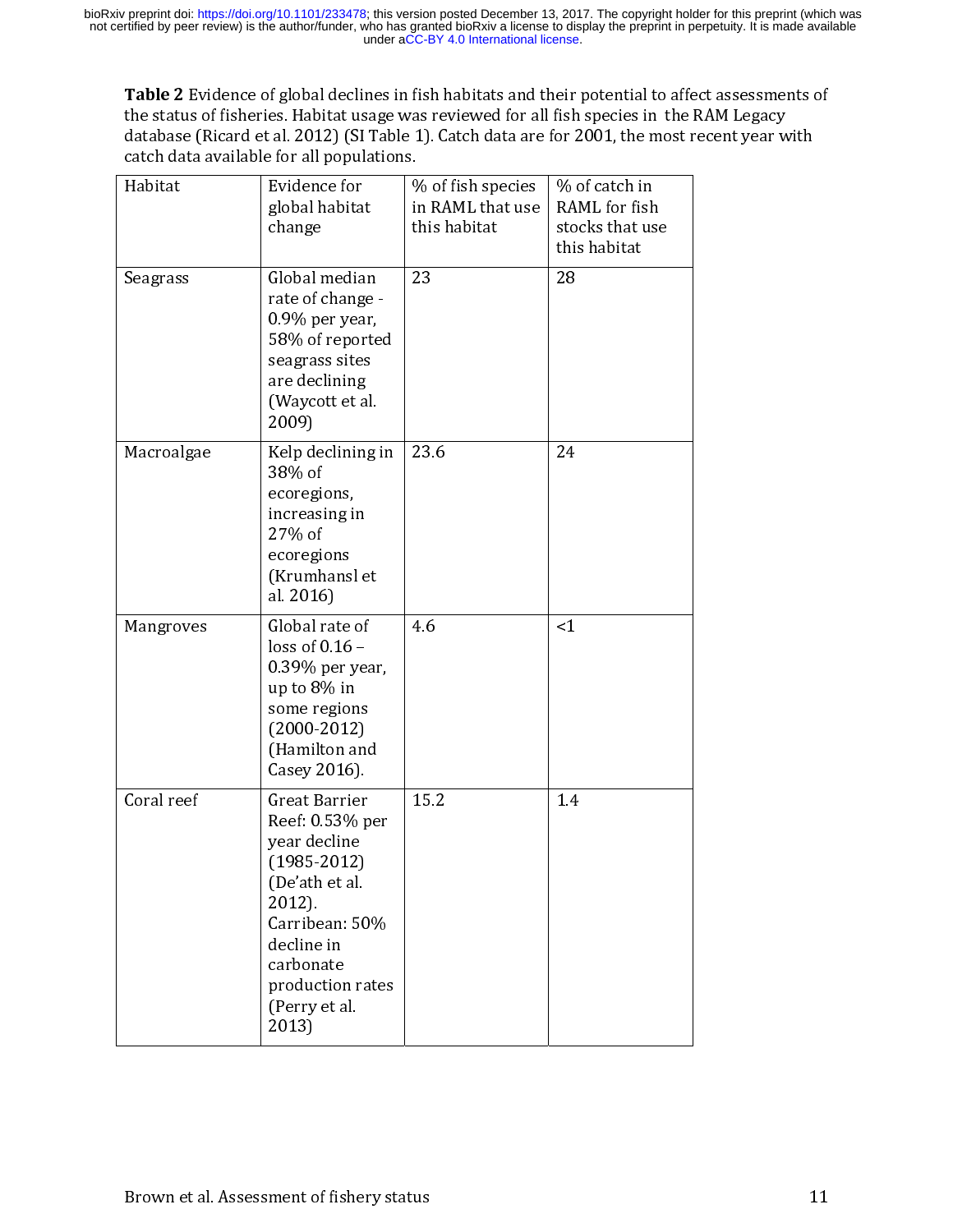

Figure 2 The Food and Agricultural Administration's major fisheries areas and the per cent of stocks from a global stock assessment database that use the at-risk habitats: tropical corals, seagrass, mangroves or macroalgae.

#### Unassessed fisheries

The RAML database has some biases and importantly does not have good coverage of small-<br>scale fisheries and tropical fisheries, further it does not include freshwater species, with the exception of diadromous fisheries. However, there is additional evidence that the global exception of diadromous fisheries. However, there is additional evidence that the global status of these data-poor fisheries is likely dependent on habitat.

First, small-scale marine fisheries, including artisanal fisheries, subsistence fisheries and showing major declines occur. Because small-scale fisheries are often limited in travel distances, they are typically close to centres of human population, which are also the epicentre of numerous threats to coastal fish habitats, like land-based stressors (Halpern et al. 2009). Threats to fish habitats in the coastal zone include land-based pollution, like increased sediment inputs from cleared land or dredging, which results in turbid waters and cause seagrass die-off (Orth et al. 2006a); nutrient inputs that can lead to algal blooms and hypoxia (Breitburg et al. 2009); clearing of mangroves for development of fish farms or coastal infrastructure (Duke et al. 2007) coastal armouring (Dethier et al. 2016) and developments that modify hydrology (Heery et al. 2017). The limited data available for small-scale fisheries means that the link between habitat change and changes in fisheries production is poorly established, however there is strong circumstantial evidence that these fisheries are affected globally by habitat change. For instance, the fisheries operating in seagrass meadows are typically small-scale, but many of the species targeted have a strong dependence on seagrass. typically small-scale, but many of the species targeted have a subing dependence on seagrass,<br>extiled algebra dealing in the entent of meadows is supported to have immediately these fisheries. so the global decline in the extent of meadows is expected to have impacted these fisheries (Nordlund et al. in press).

Second, tropical fisheries are not well covered in the RAM Legacy database, but many are<br>predicted to be overexploited (Costello et al. 2012, Costello et al. 2016). The poor status of tropical fisheries has typically been attributed to their occurrence in regions with poor capacity for management (Mora et al. 2009, Melnychuk et al. 2017). However, there is strong capacity for management (Mora et al. 2009, Melnychuk et al. 2017). However, there is strong circumstantial evidence that habitat degradation is also an important contributor to the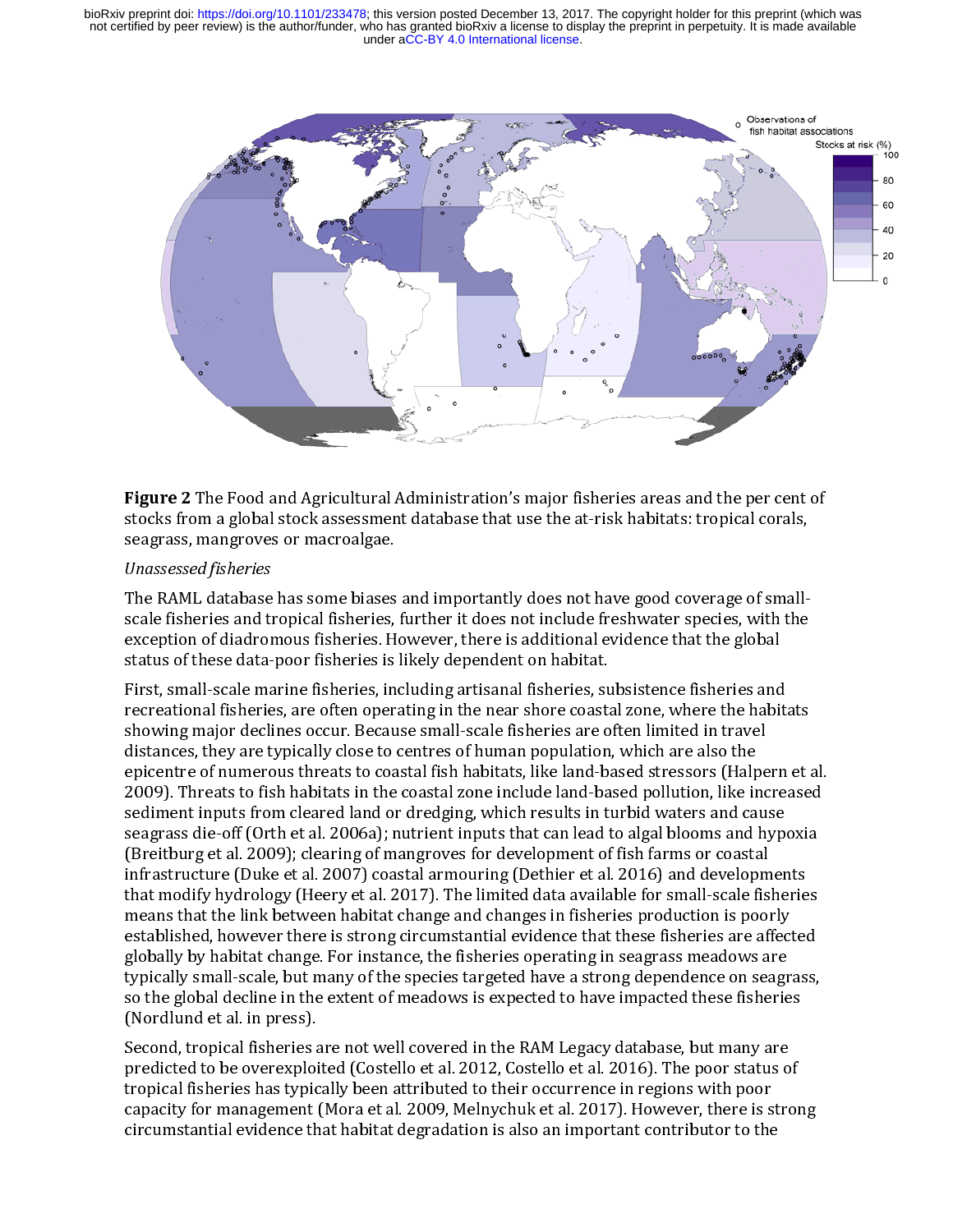associated with coral reefs, mangroves and seagrass, which are in decline in many tropications. Many fished coral reef species have close associations with their habitats (Grand Nash 2013), support locally important subsis locations. Many fished coral reef species have close associations with their habitats (Grahaund Nash 2013), support locally important subsistence fisheries (Sale and Hixon 2014) and reef habitats are threatened by human st

and Nash 2013), support locally important subsistence fisheries (Sale and Hixon 2014) and<br>reef habitats are threatened by human stressors including dynamite fishing, climate change<br>(Hoegh-Guldberg et al. 2007) and land-bas reef habitats are threatened by human stressors including dynamite fishing, climate change<br>(Hoegh-Guldberg et al. 2007) and land-based pollution (Brown et al. 2017, Hamilton et al.<br>2017). There is regional evidence that fi (Hoegh-Guldberg et al. 2007) and land-based pollution (Brown et al. 2017, Hamilton et al. 2017). There is regional evidence that fisheries dependent on mangroves, coral reefs and seagrass are also threatened by losses of t 2017). There is regional evidence that fisheries dependent on mangroves, coral reefs and<br>seagrass are also threatened by losses of those habitats (Aburto-Oropeza et al. 2008,<br>Unsworth and Cullen 2010, Sale and Hixon 2014). seagrass are also threatened by losses of those habitats (Aburto-Oropeza et al. 2008, Unsworth and Cullen 2010, Sale and Hixon 2014).<br>Finally, numerous local and regional studies have documented strong associations between Unsworth and Cullen 2010, Sale and Hixon 2014).<br>Finally, numerous local and regional studies have documented strong associations be<br>freshwater fisheries and their habitats, and freshwater habitats are globally threaten<br>pol Finally, numerous local and regional studies have of<br>reshwater fisheries and their habitats, and freshw<br>pollution, habitat destruction, barrier construction<br>2006, Vörösmarty et al. 2010, Reis et al. 2017). Fre<br>significant freshwater fisheries and their habitats, and freshwater habitats are globally threatened by<br>pollution, habitat destruction, barrier construction and water abstraction (Dudgeon et al.<br>2006, Vörösmarty et al. 2010, Reis et a pollution, habitat destruction, barrier construction and water abstraction (Dudgeon et al.<br>2006, Vörösmarty et al. 2010, Reis et al. 2017). Freshwater ecosystems support globally<br>significant fisheries and their contributio 2006, Vörösmarty et al. 2010, Reis et al. 2017). Freshwater ecosystems support globally<br>significant fisheries and their contribution to global fisheries has likely been under-estima<br>in official statistics (FAO 2016, Deines significant fisheries and their contribution to global fisheries has likely been under-estim<br>in official statistics (FAO 2016, Deines et al. 2017). For instance, Lake Victoria (central Af<br>once supported an important fisher in official statistics (FAO 2016, Deines et al. 2017). For instance, Lake Victoria (central Africa) once supported an important fishery for indigenous predatory cichlid fish (>100 000 tons per annum (Hecky et al. 2010). Th once supported an important fishery for indigenous predatory cichlid fish (>100 000 tons per<br>annum (Hecky et al. 2010). That fishery has now been largely replaced by harvesting of the<br>introduced Nile Perch (*Lates niloticu* annum (Hecky et al. 2010). That fishery has now been largely replaced by harvesting of the<br>introduced Nile Perch (*Lates niloticus*). Multiple stressors have been implicated in the<br>transition between these species, but an introduced Nile Perch (*Lates niloticus*). Multiple stressors have been implicated in the<br>transition between these species, but an important contributing factor was run-off of fertiliz<br>that caused eutrophication and an inc

Introduced The Ferri (Lates *motitaas*). Multiple stressors have been implicated in the transition between these species, but an improtant contributing factor was run-off of that caused eutrophication and an increase in th that caused eutrophication and an increase in the turbidity of the lake. Turbid conditions gave<br>Nile Perch a competitive advantage over native predators, because they are better adapted to<br>turbid conditions. The domination Nile Perch a competitive advantage over native predators, because they are better adapted to<br>turbid conditions. The domination of Nile Perch in the lake did not coincide with their<br>introduction, but occurred decades later turbid conditions. The domination of Nile Perch in the lake did not coincide with their<br>introduction, but occurred decades later and coincided with eutrophication (Hecky et al.<br>2010).<br>A further important impact on freshwat introduction, but occurred decades later and coincided with eutrophication (Hecky et.<br>2010).<br>A further important impact on freshwater habitats is the construction of barriers inclu<br>dams and weirs that prevent migration of 2010).<br>
A further important impact on freshwater habitats is the construction of barriers including<br>
dams and weirs that prevent migration of freshwater fish and also alter habitat by modif<br>
flow regimes (Dudgeon et al. 2 2019).<br>A furth<br>dams a<br>flow re<br>reduce<br>dams o<br>salmon<br>freshw.<br>that ocu<br>**Discus**<br>We hav dams and weirs that prevent migration of freshwater fish and also alter habitat by modifyin<br>flow regimes (Dudgeon et al. 2006). For instance, dam construction in the state of Maine<br>reduced lake habitat accessible to diadro flow regimes (Dudgeon et al. 2006). For instance, dam construction in the state of Maine<br>reduced lake habitat accessible to diadromous fish to  $\langle 3\% \rangle$  by 1900 (Hall et al. 2011) and<br>dams on the west coast of the USA ha

### Discussion

reduced lake habitat accessible to diadromous fish to <3% by 1900 (Hall et al. 2011) and<br>dams on the west coast of the USA have contributed to extinctions of nearly 1/3 of Pacific<br>salmon populations (Gustafson et al. 2007) dams on the west coast of the USA have contributed to extinctions of nearly 1/3 of Pacific<br>salmon populations (Gustafson et al. 2007). The global trend of increasing stressors on<br>freshwater systems would suggest that the t salmon populations (Gustafson et al. 2007). The global trend of increasing stressors on<br>freshwater systems would suggest that the types of ecological changes in fish assemblages<br>that occurred in Lake Victoria may be common freshwater systems would suggest that the types of ecological changes in fish assembla;<br>that occurred in Lake Victoria may be common to many other freshwater fisheries.<br>**Discussion**<br>We have argued that the global status of freshwater in Lake Victoria may be common to many other freshwater fisheries.<br> **Discussion**<br>
We have argued that the global status of fisheries is dependent on trends in aquatic habitat<br>
and thus, habitat change should be **Discussion**<br>We have argued that the global status of fisheries is dependent on trends in aquatic<br>and thus, habitat change should be considered in global assessments of stock status<br>Quantifying the dependence of stock stat

and thus, habitat change should be considered in global assessments of stock status.<br>Quantifying the dependence of stock status on habitat change is an important objective,<br>because if stocks are strongly dependent on habit Quantifying the dependence of stock status on habitat change is an important object<br>because if stocks are strongly dependent on habitat change fishery, management alo<br>insufficient to prevent productivity declines or recove because if stocks are strongly dependent on habitat change fishery, management alone vinsufficient to prevent productivity declines or recover overexploited fisheries. Habitat  $\mu$  may also mask poor fishery management.<br>Fo insufficient to prevent productivity declines or recover overexploited fisheries. Habitat gains<br>may also mask poor fishery management.<br>For most fished species it is unclear how habitat change will affect population demogra may also mask poor fishery management.<br>For most fished species it is unclear how habitat change will affect population demography<br>(Vasconcelos et al. 2013). This gap needs to be filled to enable consideration of habitat ch may are many percusting mangement.<br>For most fished species it is unclear how h<br>(Vasconcelos et al. 2013). This gap needs t<br>in the global assessment of fisheries. A firs<br>in carrying capacity, because this is the typ<br>such as (Vasconcelos et al. 2013). This gap needs to be filled to enable consideration of habitat change in the global assessment of fisheries. A first step could be to model habitat change as a chan in carrying capacity, because (in the global assessment of fisheries. A first step could be to model habitat change as a change<br>in carrying capacity, because this is the typical assumption used in many fisheries models,<br>such as those used to model the in carrying capacity, because this is the typical assumption used in many fisheries models,<br>such as those used to model the spatial effects of fisheries closures on fish catch (Walters et al.<br>2007, Brown et al. 2015). Howe in carrying the search of the patial effects of fisheries closures on fish catch (Walters e 2007, Brown et al. 2015). However, we found it difficult to identify unambiguous examples habitat change affecting a stock's carry 2007, Brown et al. 2015). However, we found it difficult to identify unambiguous examples of habitat change affecting a stock's carrying capacity and noted many examples where habitat change likely affected a stock's intri habitat change affecting a stock's carrying capacity and noted many examples where habitat change likely affected a stock's intrinsic population growth or catchability. For instance, it is common to measure density of a sp change likely affected a stock's intrinsic population growth or catchability. For instance, it is<br>common to measure density of a species across different habitats, but uncommon and more<br>empirically challenging to measure w common to measure density of a species across different habitats, but uncommon and more<br>empirically challenging to measure whether the demographic effects of habitat are density<br>Brown et al. Assessment of fishery status common to measure density of a specifically challenging to measure whether the demographic effects of habitat are density<br>Brown et al. Assessment of fishery status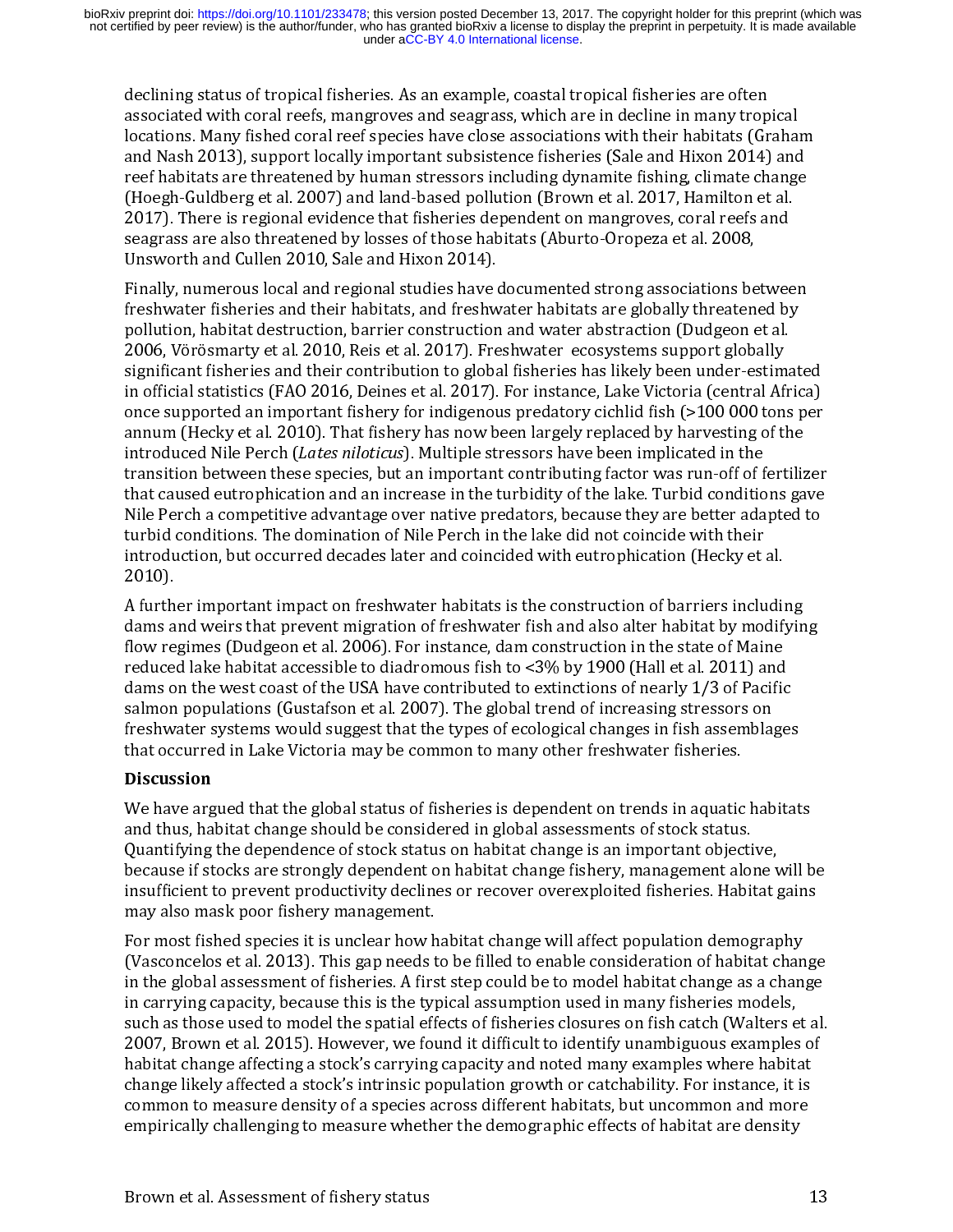survival or reproductive success is density dependent. In the absence of detailed inform<br>on the habitat-demography link, fisheries models should consider a broader range of<br>processes by which habitat could affect populatio on the habitat-demography link, fisheries models should consider a broader range of<br>processes by which habitat could affect population demography. For instance, evidence we<br>found here for habitat change affecting catchabil processes by which habitat could affect population demography. For instance, eviden<br>found here for habitat change affecting catchability is concerning, because undetected<br>changes in catchability have led to assessment erro from the for habitat change affecting catchability is concerning, because undetected changes in catchability have led to assessment errors that contributed to major stock collapses (Rose and Kulka 1999).<br>The conceptual mod changes in catchability have led to assessment errors that contributed to major stock<br>collapses (Rose and Kulka 1999).<br>The conceptual model suggested that the impact of habitat change on a fishery's status<br>depends on how h collapses (Rose and Kulka 1999).<br>The conceptual model suggested that the impact of habitat change on a fishery's statu<br>depends on how habitat affects the stock's demography, whether management of fish<br>pressure is effective The conceptual model suggested t<br>depends on how habitat affects th<br>pressure is effective and the type<br>loss could drive overexploitation<br>could also cause a well-managed f<br>too low, eventually resulting in ec<br>in theory suppor depends on how habitat affects the stock's demography, whether management of fishing pressure is effective and the type of reference point used by fisheries management. Habitat change of the type of reference point used by pressure is effective and the type of reference point used by fisheries management. Habit<br>loss could drive overexploitation of an effectively managed fishery, but counter-intuitivel<br>could also cause a well-managed fishery

responsive and drive over exploitation of an effectively managed fishery, but counter-intuitively if could also cause a well-managed fishery to become more conservative and set annual catch too low, eventually resulting in could also cause a well-managed fishery to become more conservative and set annual catch<br>too low, eventually resulting in economic collapse of the fishery even though the stock could<br>in theory support some fishing. Thus, a too low, eventually resulting in economic collapse of the fishery even though the stock could<br>in theory support some fishing. Thus, assessments of the effects of habitat change on fisheri<br>must also consider the specific ty in theory support some fishing. Thus, assessments of the effects of habitat change on fisherie must also consider the specific type of management targets a fishery operates on before making recommendations for altered mana must also consider the specific type of management targets a fishery operates on before making recommendations for altered management targets on the basis of habitat change.<br>It is common to consider environmental change an making recommendations for altered management targets on the basis of habitat change<br>It is common to consider environmental change and regime shifts when determining<br>reference points for fisheries on a regional scale. For It is common to consider environmental change and regime shifts when determining<br>reference points for fisheries on a regional scale. For instance, abundance and recruitmen<br>species for many fishery species in Alaskan waters reference points for fisheries on a regional scale. For instance, abundance and recruit<br>species for many fishery species in Alaskan waters, including Pollock (*Theragra*<br>chalcogramma) and King Crab (*Paralithodes spp.*), s species for many fishery species in Alaskan waters, including Pollock (*Theragra*<br>chalcogramma) and King Crab (*Paralithodes spp.*), show pronounced regime shifts (Szuwal<br>and Hollowed 2016). Fisheries assessments for these species for many fishery species in Maskan waters, including Pollock (Theragra<br>chalcogramma) and King Crab (Paralithodes spp.), show pronounced regime shift<br>and Hollowed 2016). Fisheries assessments for these species only

enance of any and Nilly Crab (Variancets spp.), show protoucted regime shifts are chalcogramma) and Hollowed 2016). Fisheries assessments for these species only use time-series data from the current regime to set baselines the current regime to set baselines for reference points (Szuwalski and Hollowed 2016).<br>Regime shifts are also evident at global scales, for instance, regime shifts have been detected<br>in about 70% of abundance time-series Regime shifts are also evident at global scales, for instance, regime shifts have been detection<br>in about 70% of abundance time-series in the RAML database (Vert-pre et al. 2013). Give<br>regional importance of environmental in about 70% of abundance time-series in the RAML database (Vert-pre et al. 2013). Given the regional importance of environmental change, such drivers should be included in global stoclessessments.<br>While a global assessmen regional importance of environmental change, such drivers should be included in global stock<br>assessments.<br>While a global assessment that includes habitat is an important goal, we have not conducted<br>such an analysis here be assessments.<br>While a global assessment that includes habitat is an important goal, we have not conducted<br>such an analysis here because there are several important data gaps that must be filled. There<br>are few databases of s Mhile a globa<br>such an analy<br>are few datab<br>sea biogenic l<br>in observing t<br>regions. Two<br>of hard-to-ob:<br>may allow glo<br>al. 2017). Secu<br>observe large<br>conventional<br>In many regic such an analysis here because there are several important data gaps that must be filled. Then<br>are few databases of sufficient scale that cover trends in fish habitats. Many habitats like dee<br>sea biogenic habitats have like are few databases of sufficient scale that cover trends in fish habitats. Many habitats like deep<br>sea biogenic habitats have likely been substantially degraded (Clark et al. 2015), but difficulty<br>in observing these types o sea biogenic habitats have likely been substantially degraded (Clark et al. 2015), but difficulty<br>in observing these types of habitats means their trends have only been quantified in a few<br>regions. Two advances in technolo in observing these types of habitats means their trends have only been quantified in a few regions. Two advances in technology are creating new opportunities for global scale synthesis of hard-to-observe habitats. First, m

regions. Two advances in technology are creating new opportunities for global scale synth<br>of hard-to-observe habitats. First, models based on meta-analysis of experimental trawling<br>may allow global estimation of the impact of hard-to-observe habitats. First, models based on meta-analysis of experimental trawling<br>may allow global estimation of the impacts of trawling on soft-sediment habitats (Hiddink et<br>al. 2017). Second, video monitoring an may allow global estimation of the impacts of trawling on soft-sediment habitats (Hiddink e<br>al. 2017). Second, video monitoring and automated image analysis are enhancing capacity t<br>observe large areas of habitats, particu al. 2017). Second, video monitoring and automated image analysis are enhancing capacity to observe large areas of habitats, particularly in areas that are difficult to survey with conventional methods. (e.g. Ferrari et al. observe large areas of habitats, particularly in areas that are difficult to survey with<br>conventional methods. (e.g. Ferrari et al. 2016).<br>In many regions, time-series of fisheries may predate data on habitat change, so it conventional methods. (e.g. Ferrari et al. 2016).<br>In many regions, time-series of fisheries may predate data on habitat change, so it is<br>to determine baselines for habitats. Historical studies that found evidence of habita In many regions, time-series of fisheries may pre<br>to determine baselines for habitats. Historical studies<br>often report surprising trends in fish habitats tha<br>al. 2010, McCain et al. 2016, Shelton et al. 2017).<br>analysis of to determine baselines for habitats. Historical studies that found evidence of habitat change often report surprising trends in fish habitats that are counter to common beliefs (Rochette e al. 2010, McCain et al. 2016, She often report surprising trends in fish habitats that are counter to common beliefs (Rochette al. 2010, McCain et al. 2016, Shelton et al. 2017). For instance, on the West Coast of the USA, analysis of seagrass area as part al. 2010, McCain et al. 2016, Shelton et al. 2017). For instance, on the West Coast of the USA, analysis of seagrass area as part of previously unpublished herring egg surveys unexpectedly revealed no significant long-term analysis of seagrass area as part of previously unpublished herring egg surveys unexpected!<br>revealed no significant long-term trends in seagrass area despite increasing coastal stressor:<br>(Shelton et al. 2017). Historical a revealed no significant long-term trends in seagrass area despite increasing coastal stressors<br>(Shelton et al. 2017). Historical analysis of charts dating back to the 1850s reveal that the<br>Seine estuary may once have provi (Shelton et al. 2017). Historical analysis of charts dating back to the 1850s reveal that the Seine estuary may once have provided nursery habitat for up to a 25% of the English Channel's Sole (*Solea solea*) population, b Seine estuary may once have provided nursery habitat for up to a 25% of the English<br>Channel's Sole (*Solea solea*) population, but habitat degradation has reduced that to a few<br>cent (Rochette et al. 2010). Similarly, nears Channel's Sole (*Solea solea*) population, but habitat degradation has reduced that to a cent (Rochette et al. 2010). Similarly, nearshore cod-spawning areas near river outlet been systematically lost over time, as reveale Channel's Sole (Solea solea) population, but habitat degradation has reduced that to a few per<br>cent (Rochette et al. 2010). Similarly, nearshore cod-spawning areas near river outlets have<br>been systematically lost over time cent (Euclid III and 2013). Similarly, near river outlets pair areas near river outlets have been systematically lost over time, as revealed from historical analysis of cod catches (Ames 2004).<br>2004).<br>Brown et al. Assessme been systematically lost over time, as revealed from historical analysis of code catches (Ames)<br>2004).<br>Brown et al. Assessment of fishery status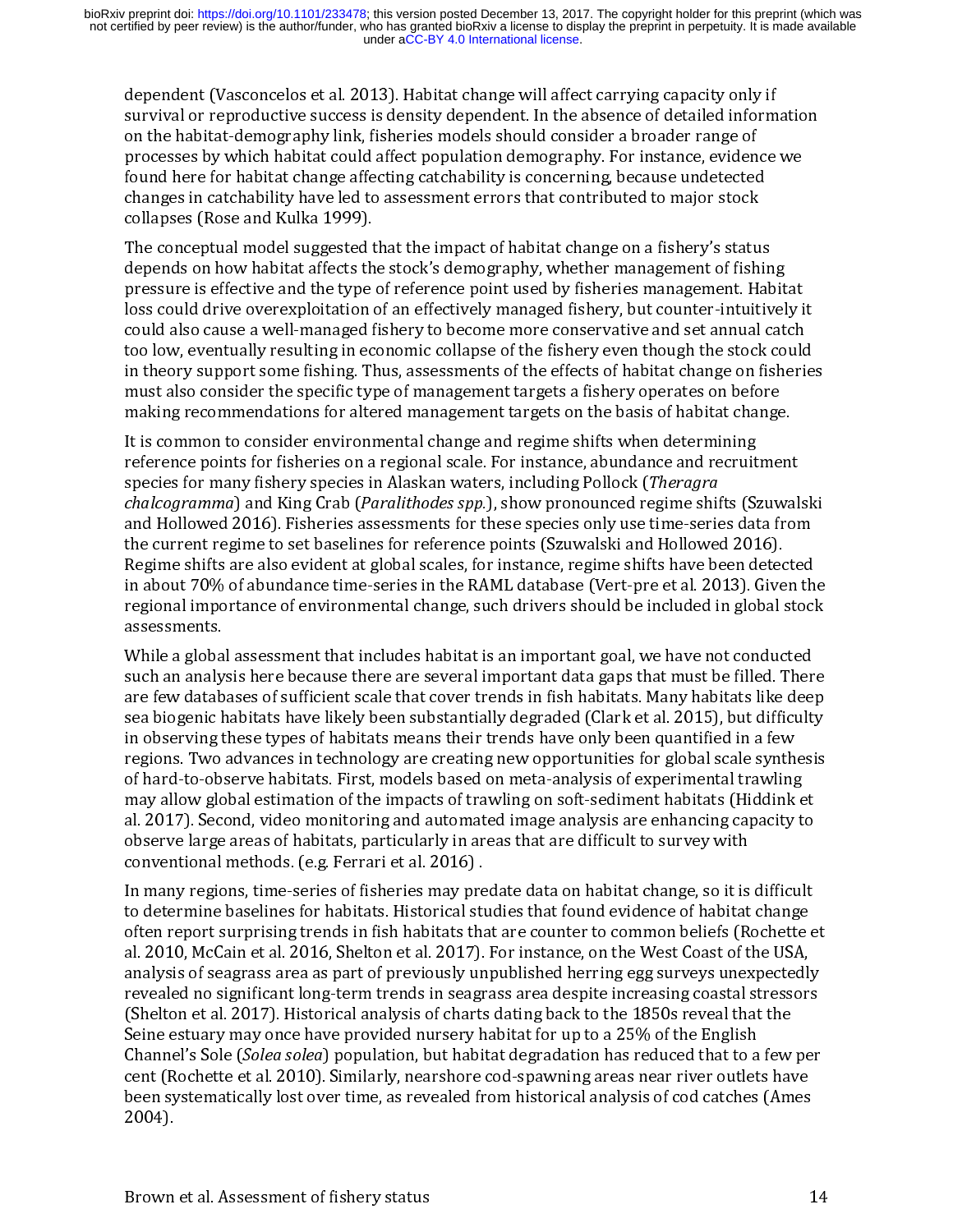populations and fisheries. Often the scale of associations between fish and their habitats is no<br>captured in habitat data and commonly measured metrics like habitat area maybe a poor<br>indicator of how fish use habitats. Our representing in habitat data and commonly measured metrics like habitat area maybe a poor indicator of how fish use habitats. Our conceptual model indicated that accurate quantification of stock status requires knowledge o

indicator of how fish use habitats. Our conceptual model indicated that accurate<br>quantification of stock status requires knowledge of how habitat interacts with populatio<br>demography, but few studies have quantified how hab quantification of stock status requires knowledge of how habitat interacts with p<br>demography, but few studies have quantified how habitat affects demography (V<br>al. 2013). Such studies are important, because the demographic demography, but few studies have quantified how habitat affects demography (Vasconcelo:<br>al. 2013). Such studies are important, because the demographic effects of habitat can be<br>counter-intuitive, such as the slower growth al. 2013). Such studies are important, because the demographic effects of habitat can be counter-intuitive, such as the slower growth rates of juvenile French Grunt in mangroves, even though mangroves are a preferred habit counter-intuitive, such as the slower growth rates of juvenile French Grunt in mangroves<br>even though mangroves are a preferred habitat (Grol et al. 2011).<br>Finally, multi-stressors may often hide the effects of habitat loss even though mangroves are a preferred habitat (Grol et al. 2011).<br>Finally, multi-stressors may often hide the effects of habitat loss. For instance, much of<br>Queensland's coastal wetlands that are important fish habitats ha Finally, multi-stressors may often hide the effects of habitat loss. F<br>Queensland's coastal wetlands that are important fish habitats hav<br>but there is little evidence that these trends have manifest in catch<br>species by coa Queensland's coastal wetlands that are important fish habitats have been lost or degrace but there is little evidence that these trends have manifest in catch of wetland dependes species by coastal fisheries (Sheaves et al but there is little evidence that these trends have manifest in catch of wetland dependent<br>species by coastal fisheries (Sheaves et al. 2014). Eutrophication from nutrient run-off may<br>have offset the effects of habitat los species by coastal fisheries (Sheaves et al. 2014). Eutrophication from nutrient run-off ma<br>have offset the effects of habitat loss by enhancing productivity and food availability for fi<br>(Sheaves et al. 2014). Disentanglin

have offset the effects of habitat loss by enhancing productivity and food availability for fish<br>(Sheaves et al. 2014). Disentangling these multiple co-trending stressors may require direct<br>studies of changes in multiple l (Sheaves et al. 2014). Disentangling these multiple co-trending stressors may require direct studies of changes in multiple life-history processes, that includes diet composition of adult species which may benefit from enh studies of changes in multiple life-history processes, that includes diet composition of adult<br>species which may benefit from enhanced production and quantifying the relationship<br>between wetland area and survival of juveni species which may benefit from enhanced production and quantifying the relationship<br>between wetland area and survival of juveniles that use wetlands as nurseries (Haas et al.<br>2004).<br>Protection of existing habitats may ofte between wetland area and survival of juveniles that use wetlands as nurseries (Haas et 2004).<br>Protection of existing habitats may often be much more effective management practice<br>attempting to restore lost habitats. Even c 2004).<br>
Protection of existing habitats may often be much more effective management practice that<br>
attempting to restore lost habitats. Even coastal and shallow water habitats, like seagrass<br>
coral reefs, which are easily Protect<br>Protect<br>attemp<br>coral re<br>restora<br>habitat<br>process<br>even w<br>success<br>freshw.<br>the ava<br>from hi attempting to restore lost habitats. Even coastal and shallow water habitats, like seagrass an coral reefs, which are easily accessible, can be prohibitively expensive to restore and restoration activities often have a hig coral reefs, which are easily accessible, can be prohibitively expensive to restore and<br>restoration activities often have a high failure rate (Bayraktarov et al. 2016). In many cases<br>habitat change may also represent a reg restoration activities often have a high failure rate (Bayraktarov et al. 2016). In many habitat change may also represent a regime shift that is not easily reversible. For instonce a seagrass meadow is lost, increased sed habitat change may also represent a regime shift that is not easily reversible. For instance, once a seagrass meadow is lost, increased sediment resuspension and decreased nutrient processing act as positive feedback loops once a seagrass meadow is lost, increased sediment resuspension and decreased nutrient<br>processing act as positive feedback loops that prevent reestablishment (Maxwell et al. 2015<br>even with intensive restoration efforts (Ka

processing act as positive feedback loops that prevent reestablishment (Maxwell et al. 201<br>even with intensive restoration efforts (Katwijk et al. 2016). There are however some high<br>successful exceptions of habitat restora even with intensive restoration efforts (Katwijk et al. 2016). There are however some highly successful exceptions of habitat restoration improving the status of fisheries, particularly for freshwater fisheries (Louhi et a successful exceptions of habitat restoration improving the status of fisheries, particularly for freshwater fisheries (Louhi et al. 2016). For instance, dam removal can drastically increase the available habitat for salmon freshwater fisheries (Louhi et al. 2016). For instance, dam removal can drastically increase<br>the available habitat for salmon fisheries and be an important determinant of their recovery<br>from historical habitat loss and ove the available habitat for salmon fisheries and be an important determinant of their recovery<br>from historical habitat loss and overfishing (e.g. Burroughs et al. 2010).<br>Habitat degradation and loss may not always degrade th from historical habitat loss and overfishing (e.g. Burroughs et al. 2010).<br>Habitat degradation and loss may not always degrade the productivity of fisheries, so the relationship between habitat and the status of multi-spec From and the matrice and overture any order the productivity of relationship between habitat and the status of multi-species fisheries call is audificient data to attribute the status of individual fisheries directly to we relationship between habitat and the status of multi-species fisheries can be complex.<br>Insufficient data to attribute the status of individual fisheries directly to habitat change m<br>we may have missed some important cases Insufficient data to attribute the status of individual fisheries directly to habitat chang<br>we may have missed some important cases where habitat degradation has improved t<br>status of a fishery. Changing habitats can enhanc We may have missed some important cases where habitat degradation has improved the status of a fishery. Changing habitats can enhance the productivity of some species, potentially supporting new fisheries that may offset l status of a fishery. Changing habitats can enhance the productivity of some species, potentially supporting new fisheries that may offset lost production from other species, potentially supporting new fisheries that may of potentially supporting new fisheries that may offset lost production from other spec<br>(Brown and Trebilco 2014). For instance, climate change and pollution have degrad<br>of the world's coral reefs, but it is hypothesised that (Brown and Trebilco 2014). For instance, climate change and pollution have degraded r of the world's coral reefs, but it is hypothesised that since degraded reefs can have high productivity they may support productive herb of the world's coral reefs, but it is hypothesised that since degraded reefs can have high algal<br>productivity they may support productive herbivore fisheries (Rogers et al. 2015, Brown et a<br>2017). Artificial habitats, like

productivity they may support productive herbivore fisheries (Rogers et al. 2015, Brown et a 2017). Artificial habitats, like oil rigs, also have the potential to enhance fisheries production (Claisse et al. 2014). Address 2017). Artificial habitats, like oil rigs, also have the potential to enhance fisheries production (Claisse et al. 2014). Addressing the role of novel and degraded habitats in supporting productive fisheries is particularl (Claisse et al. 2014). Addressing the role of novel and degraded habitats in supporting<br>productive fisheries is particularly important in regions where people have high dependence<br>on fishing for livelihoods and subsistence productive fisheries is particularly important in regions where people have high deper<br>on fishing for livelihoods and subsistence, like many places with coral reefs.<br>Our review shows that a high proportion of stocks use ha production fishing for livelihoods and subsistence, like many places with coral reefs.<br>
Our review shows that a high proportion of stocks use habitats that are well-documented to<br>
be changing substantially on a global scal Finally are in the interest and spiritually places with court relations.<br>Our review shows that a high proportion of stocks use habitats that are well<br>be changing substantially on a global scale. Further, many data-poor sto be changing substantially on a global scale. Further, many data-poor stocks likely also have<br>strong dependencies on habitats that are at risk of degradation. Together these results<br>suggest that reducing fishing pressure is be changing substantially substantially denote a general strong dependencies on habitats that are at risk of degradation. Together these results suggest that reducing fishing pressure is necessary but in many cases not suf suggest that reducing fishing pressure is necessary but in many cases not sufficient to r<br>fish stocks and that global assessments may have overstated the potential for recovery<br>stocks on the basis of improved management of suggest that reducing neurog pressure is interesting for in many cases.<br>
fish stocks and that global assessments may have overstated the potential for recovery of fish<br>
stocks on the basis of improved management of fisheri fish stocks on the basis of improved management of fisheries.<br>Brown et al. Assessment of fishery status and the potential for recovery of fisheries.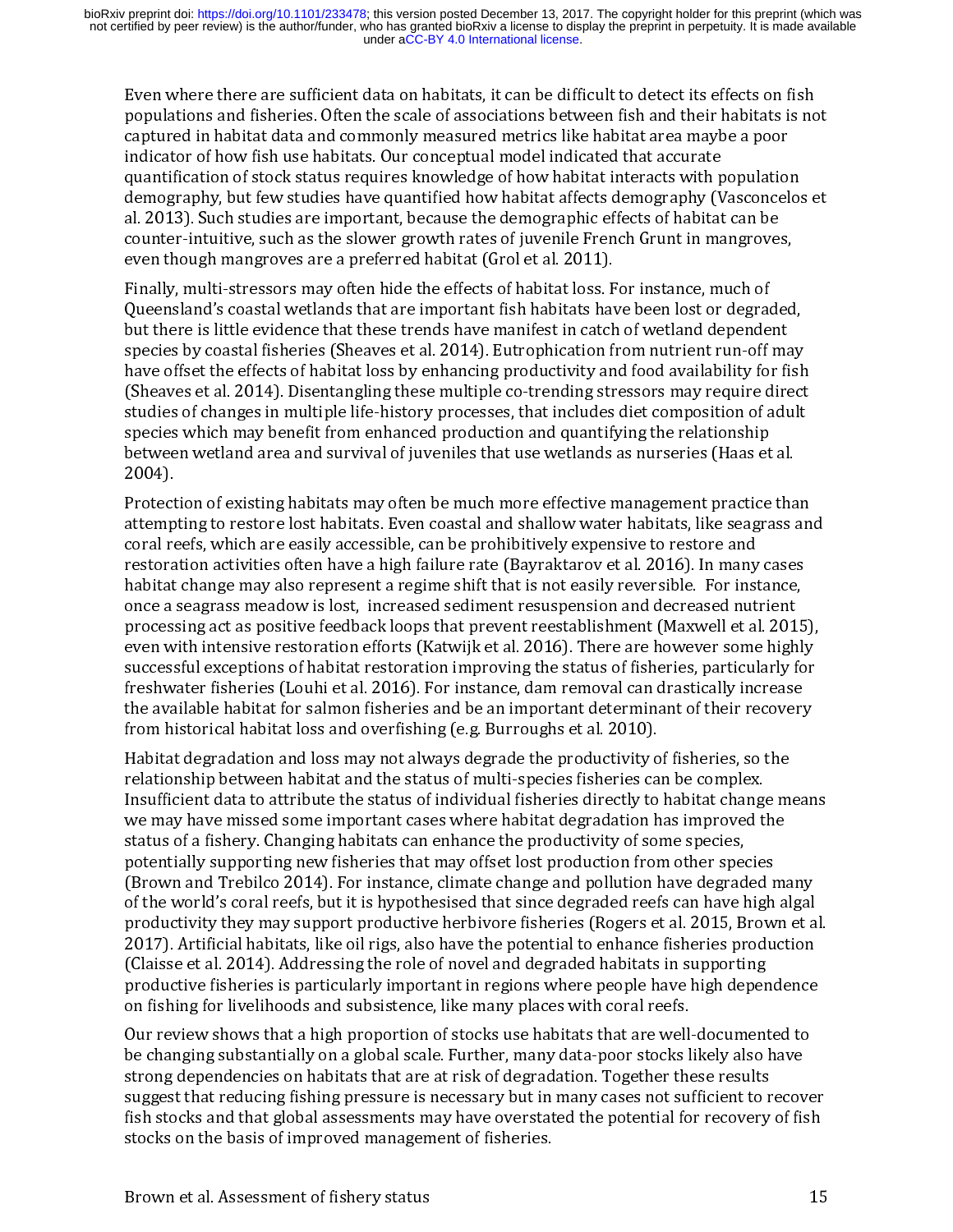## Acknowledgements

#### References

- Australian Research Council. TAB was supported in part by the Richard C. and Lois M.<br>
Worthington Endowed Professor in Fisheries Management.<br> **References**<br>
Aburto-Oropeza, O., E. Ezcurra, G. Danemann, V. Valdez, J. Murray, Worthington Endowed Professor in Fisheries Management.<br> **References**<br>
Aburto-Oropeza, O., E. Ezcurra, G. Danemann, V. Valdez, J. Murray, and E. Sala. 2008.<br>
Mangroves in the Gulf of California increase fishery yields. Proc **References**<br>
Aburto-Oropeza, O., E. Ezcurra, G. Danemann, V. Valdez, J. Mindmanagement.<br>
Managroves in the Gulf of California increase fishery y<br>
Academy of Sciences 105:10456-10459.<br>
Ames, E. P. 2004. Atlantic cod stock
- 
- 
- 
- Mangroves in the Gulf of California increase fishery yields. Proceedings of the<br>Academy of Sciences 105:10456-10459.<br>Ames, E. P. 2004. Atlantic cod stock structure in the Gulf of Maine. Fisheries 29:10-21<br>Bakun, A. 2013. O Academy of Sciences 105:10456-10459<br>
E. P. 2004. Atlantic cod stock structure in the Gulf of Maine. Fisheries 29:10-28.<br>
A. 2013. Ocean eddies, predator pits and bluefin tuna: implications of an inferred 'low<br>
risk–limited E. P. 2004. Atlantic cod stock structure in<br>A. 2013. Ocean eddies, predator pits and<br>risk–limited payoff reproductive scheme<br>and Fisheries 14:424-438.<br>tarov, E., M. I. Saunders, S. Abdullah, M. M<br>and C. E. Lovelock. 2016. Bakun, A. 2013. Ocean eddies, predator pits and bluefin tuna: implications of an inferr<br>risk-limited payoff reproductive scheme of a (former) archetypical top predate<br>and Fisheries 14:424-438.<br>Bayraktarov, E., M. I. Saunde risk–limited payoff reproductive scheme of a (former) archetypical top predator. Fish<br>and Fisheries 14:424-438.<br>Bayraktarov, E., M. I. Saunders, S. Abdullah, M. Mills, J. Beher, H. P. Possingham, P. J. Mumby,<br>and C. E. Lov and Fisheries 14:424-438.<br>
arrov, E., M. I. Saunders, S. Abdullah, M. Mills, J. Beher, H. P. Possingham, P. J. Mumby,<br>
and C. E. Lovelock. 2016. The cost and feasibility of marine coastal restoration.<br>
Ecological Applicati tarov, E., M. I. Saunders, S. .<br>and C. E. Lovelock. 2016. T.<br>Ecological Applications 26:<br>I. W., K. L. Heck Jr, K. W. Ab<br>C. G. Hays, K. Hoshino, and<br>management of estuarine a<br>understanding of the habit<br>factors that create s and C. E. Lovelock. 2016. The cost and feasibility of marine coastal restoration.<br>
Ecological Applications 26:1055-1074.<br>
Beck, M. W., K. L. Heck Jr, K. W. Able, D. L. Childers, D. B. Eggleston, B. M. Gillanders, B. Halper Ecological Applications 26:1055-1074.<br>1. W., K. L. Heck Jr, K. W. Able, D. L. Childers, D. B. Eggleston, B. M. Gillanders, B. C. G. Hays, K. Hoshino, and T. J. Minello. 2001. The identification, conservation, management of I. W., K. L. Heck Jr, K. W. Able, D. L. Child<br>C. G. Hays, K. Hoshino, and T. J. Minello.<br>C. G. Hays, K. Hoshino, and T. J. Minello.<br>management of estuarine and marine n<br>understanding of the habitats that serve<br>factors that C. G. Hays, K. Hoshino, and T. J. Minello. 2001. The identification, conservation, and<br>management of estuarine and marine nurseries for fish and invertebrates: a better<br>understanding of the habitats that serve as nurseries management of estuarine and marine nurseries for fish and invertebrates: a better understanding of the habitats that serve as nurseries for marine species and the factors that create site-specific variability in nursery qu understanding of the habitats that serve as nurseries for marine species and the factors that create site-specific variability in nursery quality will improve conservat<br>and management of these areas. Bioscience 51:633-641.
- factors that create site-specific variability in nursery quality will improve conser<br>and management of these areas. Bioscience 51:633-641.<br>e, T., E. Beamer, and L. Wasserman. 1994. Estimating coho salmon rearing habita<br>smo and management of these areas. Bioscience 51:633-641.<br>
e, T., E. Beamer, and L. Wasserman. 1994. Estimating coho salmon rearing habitat and<br>
smolt production losses in a large river basin, and implications for habitat rest e, T., E. Beamer, and L. Wasserman. 1994. Estimating coharanolt production losses in a large river basin, and implic North American Journal of Fisheries Management 14:79;<br>D., R. A. Watson, and Y. Ye. 2017. Global fishing c
- 
- 
- smolt production losses in a large river basin, and implications for habitat restoration<br>North American Journal of Fisheries Management 14:797-811.<br>Bell, J. D., R. A. Watson, and Y. Ye. 2017. Global fishing capacity and fi North American Journal of Fisheries Management 14:797-811.<br>
D., R. A. Watson, and Y. Ye. 2017. Global fishing capacity and fishing effort from 1950 to<br>
2012. Fish and Fisheries 18:489-505.<br>
, E. P., and M. R. Gross. 1989. D., R. A. Watson, and Y. Ye. 2017. Global fishing capacity and fish 2012. Fish and Fisheries 18:489-505.<br>
E. P., and M. R. Gross. 1989. Natural selection resulting from fe<br>
competition in a Pacific salmon (coho: Oncorhynch , E. P., and M. R. Gross. 1989. Natural s<br>competition in a Pacific salmon (cohor<br>field, P. J., and M. S. Ridgway. 2005. Th<br>habitat quality on female reproductive<br>fontinalis). Canadian Journal of Fisher<br>rd, M. J., and J. R. competition in a Pacific salmon (coho: Oncorhynchus kisutch). Evolution 43:13<br>Blanchfield, P. J., and M. S. Ridgway. 2005. The relative influence of breeding competitive<br>habitat quality on female reproductive success in la field, P. J., and M. S. Ridgway. 2005. The relative influence of breeding competition and<br>habitat quality on female reproductive success in lacustrine brook trout (Salvelinus<br>fontinalis). Canadian Journal of Fisheries and
- 
- 2012. Fish and Fisheries 18:489-505.<br>
Berghe, E. P., and M. R. Gross. 1989. Natural selection resulting from female breeding<br>
competition in a Pacific salmon (coho: Oncorhynchus kisutch). Evolution 43:125-140.<br>
Blanchfield habitat quality on female reproductive success in lacustrine brook trout (Salvelinus<br>fontinalis). Canadian Journal of Fisheries and Aquatic Sciences 62:2694-2705.<br>Bradford, M. J., and J. R. Irvine. 2000. Land use, fishing, fontinalis). Canadian Journal of Fisheries and Aquatic Sciences 62:2694-2705.<br>
rd, M. J., and J. R. Irvine. 2000. Land use, fishing, climate change, and the decline of<br>
Thompson River, British Columbia, coho salmon. Canadi rd, M. J., and J. R. Irvine. 2000. Land use, fishing, climate change, and the decline<br>Thompson River, British Columbia, coho salmon. Canadian Journal of Fisheries<br>Aquatic Sciences 57:13-16.<br>, T. A., O. P. Jensen, D. Ricard Thompson River, British Columbia, coho salmon. Canadian Journal of Fisheries and<br>Aquatic Sciences 57:13-16.<br>Branch, T. A., O. P. Jensen, D. Ricard, Y. Ye, and R. Hilborn. 2011. Contrasting global trends<br>marine fishery stat Aquatic Sciences 57:13-16.<br>
, T. A., O. P. Jensen, D. Ricard, Y. Ye, and R. Hilborn. 2011. Contrasting global trends i<br>
marine fishery status obtained from catches and from stock assessments. Conservat<br>
Biology 25:777-786. 1. T. A., O. P. Jensen, D. Ricard<br>
T. A., O. P. Jensen, D. Ricard<br>
marine fishery status obtain<br>
Biology 25:777-786.<br>
Irg, D. L., D. W. Hondorp, L. I<br>
fisheries: integrating effects<br>
Marine Science 1:329-349.<br>
, G. L., M.
- marine fishery status obtained from catches and from stock assessments. Conservation<br>Breitburg, D. L., D. W. Hondorp, L. A. Davias, and R. J. Diaz. 2009. Hypoxia, nitrogen, and<br>fisheries: integrating effects across local a irg, D. L., D. W. Hondc<br>fisheries: integrating<br>Marine Science 1:329<br>, G. L., M. Dowd, and I<br>stocks. Proceedings c<br>C., E. Fulton, H. Poss<br>management delay a<br>Applications 22:298-<br>C. J., S. D. Jupiter, H.-<br>P. J. Mumby. 2017.
- 
- fisheries: integrating effects across local and global landscapes. Annual Review o<br>Marine Science 1:329-349.<br>Britten, G. L., M. Dowd, and B. Worm. 2016. Changing recruitment capacity in global fish<br>stocks. Proceedings of t Marine Science 1:329-349.<br>
G. L., M. Dowd, and B. Worm. 2016. Changing recruitment capacity in global fish<br>
stocks. Proceedings of the National Academy of Sciences 113:134-139.<br>
C., E. Fulton, H. Possingham, and A. Richard G. L., M. Dowd, and B. Wor<br>stocks. Proceedings of the N. C., E. Fulton, H. Possinghan<br>management delay action i:<br>Applications 22:298-210.<br>C. J., S. D. Jupiter, H.-Y. Lin,<br>P. J. Mumby. 2017. Habitat to<br>terrestrial run-off. stocks. Proceedings of the National Academy of Sciences 113:134-139.<br>Brown, C., E. Fulton, H. Possingham, and A. Richardson. 2012. How long can fisheries<br>management delay action in response to ecosystem and climate change? c., E. Fulton, H. Possingham, and A. Richardson. 2012. How long can fis management delay action in response to ecosystem and climate change Applications 22:298-210.<br>C. J., S. D. Jupiter, H.-Y. Lin, S. Albert, C. Klein, J.
- Biology 25:777-786.<br>
Irg, D. L., D. W. Hondorp, L. A. Davias, and R. J. Diaz. 2009. Hypoxia, nitrogen, and<br>
fisheries: integrating effects across local and global landscapes. Annual Review of<br>
Marine Science 1:329-349.<br>
G. management delay action in response to ecosystem and climate change? Ecolc<br>Applications 22:298-210.<br>Brown, C. J., S. D. Jupiter, H.-Y. Lin, S. Albert, C. Klein, J. M. Maina, V. J. Tulloch, A. S. We<br>P. J. Mumby. 2017. Habit Applications 22:298-210.<br>
C. J., S. D. Jupiter, H.-Y. Lin, S. Albert, C. Klein, J. M. Maina, V. J. Tulloch, A. S. Wenger,<br>
P. J. Mumby. 2017. Habitat change mediates the response of coral reef fish populatic<br>
to terrestria F. C. J., S. D. Jupiter, H.-Y. Lir<br>P. J. Mumby. 2017. Habitato<br>to terrestrial run-off. Mari<br>C. J., and R. Trebilco. 2014<br>between objectives for fis<br>et al. Assessment of fisher Brown, C. J., and R. Trebilco. 2014. Unintended cultivation, shifting baselines, and conflict<br>Brown, C. J., and R. Trebilco. 2014. Unintended cultivation, shifting baselines, and conflict<br>between objectives for fisheries a
- to terrestrial run-off. Marine Ecology Progress Series 576:55-68.<br>
C. J., and R. Trebilco. 2014. Unintended cultivation, shifting baselines, and conflict<br>
between objectives for fisheries and conservation. Conservation Bio to terrestriangle C. J., and R. Trebilco. 2014. Unintended cultivation, shifting basel<br>between objectives for fisheries and conservation. Conservation 1<br>et al. Assessment of fishery status Brown, C., and R. Trebile C. J., and R. Trebile C. J., and R. Trebile C. J., and R. Trebile C. J., and C. D. S<br>Brown et al. Assessment of fishery status<br>Brown et al. Assessment of fishery status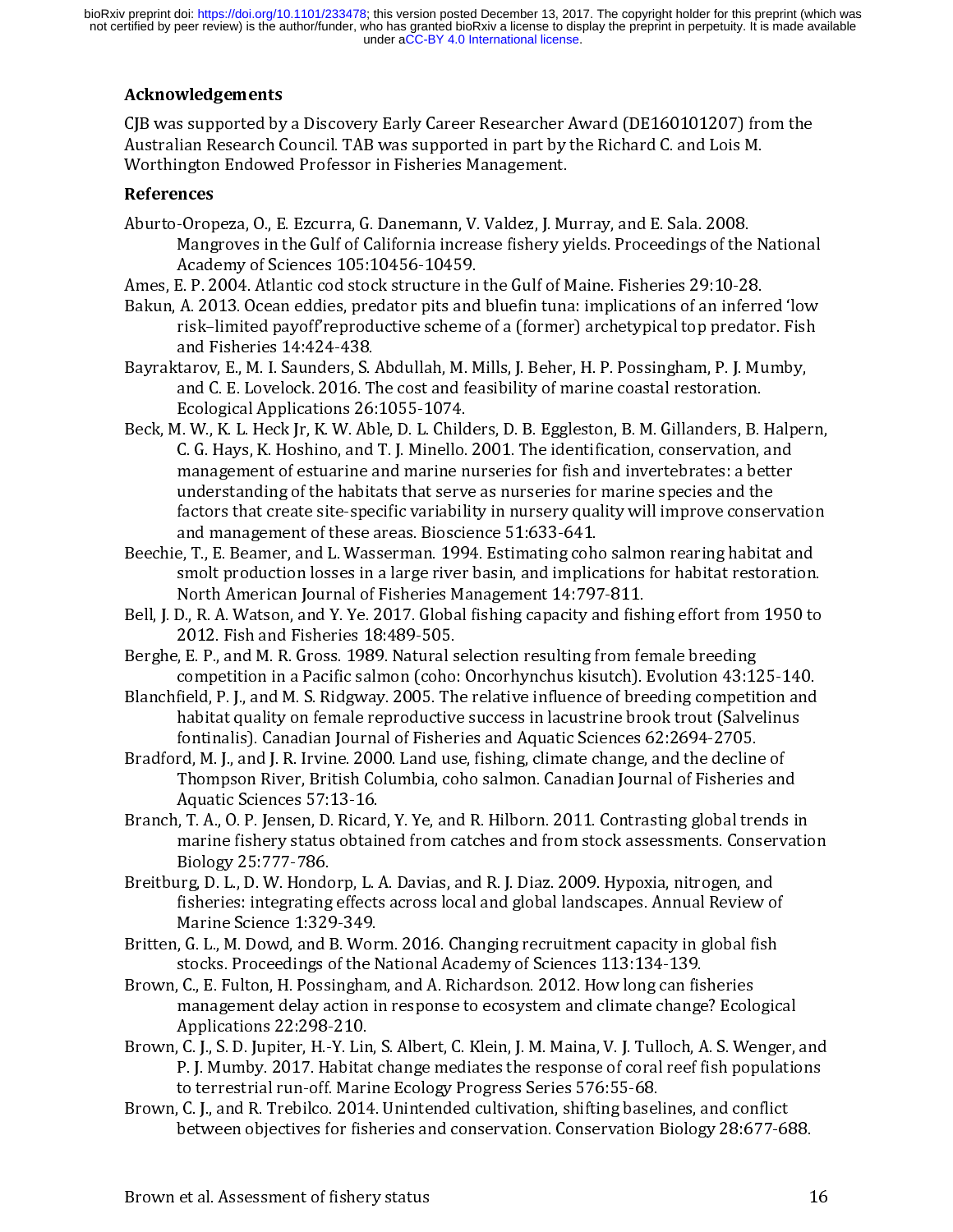Brown, C. J., C. White, M. Beger, H. S. Grantham, B. S. Halpern, C. J. Klein, P. J. Mumby, V. J. Tulloch, M. Ruckelshaus, and H. P. Possingham. 2015. Fisheries and biodiversity benefits of using static versus dynamic models for designing marine reserve networks. Ecosphere  $6.1-14$ .

Burroughs, B. A., D. B. Hayes, K. D. Klomp, J. F. Hansen, and J. Mistak. 2010. The effects of the Stronach Dam removal on fish in the Pine River, Manistee County, Michigan. Transactions of the American Fisheries Society 139:1595-1613.

Christensen, V., M. Coll, C. Piroddi, J. Steenbeek, J. Buszowski, and D. Pauly. 2014. A century of fish biomass decline in the ocean. Marine Ecology Progress Series 512:155-166.

- Ciannelli, L., K. Bailey, and E. M. Olsen. 2014. Evolutionary and ecological constraints of fish spawning habitats. ICES Journal of Marine Science 72:285-296.
- Claisse, J. T., D. J. Pondella, M. Love, L. A. Zahn, C. M. Williams, J. P. Williams, and A. S. Bull. 2014. Oil platforms off California are among the most productive marine fish habitats globally. Proceedings of the National Academy of Sciences 111:15462-15467.
- Clark, M. R., F. Althaus, T. A. Schlacher, A. Williams, D. A. Bowden, and A. A. Rowden. 2015. The impacts of deep-sea fisheries on benthic communities: a review. ICES Journal of Marine Science 73:i51-i69.
- Connolly, R. M., G. Jenkins, and N. Loneragan. 1999. Links between seagrass dynamics and fisheries sustainability.in A. J. Butler and P. Jernakoff, editors. Seagrass in Australia. CSIRO Marine Research, Canberra, Australia.
- Costello, C., D. Ovando, T. Clavelle, C. K. Strauss, R. Hilborn, M. C. Melnychuk, T. A. Branch, S. D. Gaines, C. S. Szuwalski, and R. B. Cabral. 2016. Global fishery prospects under contrasting management regimes. Proceedings of the National Academy of Sciences:201520420.
- Costello, C., D. Ovando, R. Hilborn, S. D. Gaines, O. Deschenes, and S. E. Lester. 2012. Status and solutions for the world's unassessed fisheries. Science 338:517-520.
- Craig, J. K. 2012. Aggregation on the edge: effects of hypoxia avoidance on the spatial distribution of brown shrimp and demersal fishes in the Northern Gulf of Mexico. Marine Ecology Progress Series 445:75-95.
- De'ath, G., K. E. Fabricius, H. Sweatman, and M. Puotinen. 2012. The 27–year decline of coral cover on the Great Barrier Reef and its causes. Proceedings of the National Academy of Sciences 109:17995-17999.
- Deines, A. M., D. B. Bunnell, M. W. Rogers, D. Bennion, W. Woelmer, M. J. Sayers, A. G. Grimm, R. A. Shuchman, Z. B. Raymer, and C. N. Brooks. 2017. The contribution of lakes to global inland fisheries harvest. Frontiers in Ecology and the Environment DOI: 10.1002/fee.1503.
- Based Recommendations for Policy Implementation. Conservation Letters DOI: 10.1111/conl.12323.
- Dethier, M. N., J. D. Toft, and H. Shipman. 2016. Shoreline Armoring in an Inland Sea: Science -<br>Based Recommendations for Policy Implementation. Conservation Letters DOI:<br>10.1111/conl.12323.<br>Dudgeon, D., A. H. Arthington, Dudgeon, D., A. H. Arthington, M. O. Gessner, Z.-I. Kawabata, D. J. Knowler, C. Lévêque, R. J. Naiman, A.-H. Prieur-Richard, D. Soto, and M. L. Stiassny. 2006. Freshwater biodiversity: importance, threats, status and conservation challenges. Biological reviews 81:163-182.
- Duke, N. C., J.-O. Meynecke, S. Dittmann, A. M. Ellison, K. Anger, U. Berger, S. Cannicci, K. Diele, K. C. Ewel, and C. D. Field. 2007. A world without mangroves? Science 317:41-42.
- FAO. 2016. The state of world fisheries and aquaculture 2016. Rome, Italy.
- Ferrari, R., D. McKinnon, H. He, R. N. Smith, P. Corke, M. González-Rivero, P. J. Mumby, and B. Upcroft. 2016. Quantifying multiscale habitat structural complexity: A cost-effective framework for underwater 3D modelling. Remote Sensing 8:113.
- Graham, N., and K. Nash. 2013. The importance of structural complexity in coral reef ecosystems. Coral Reefs 32:315-326.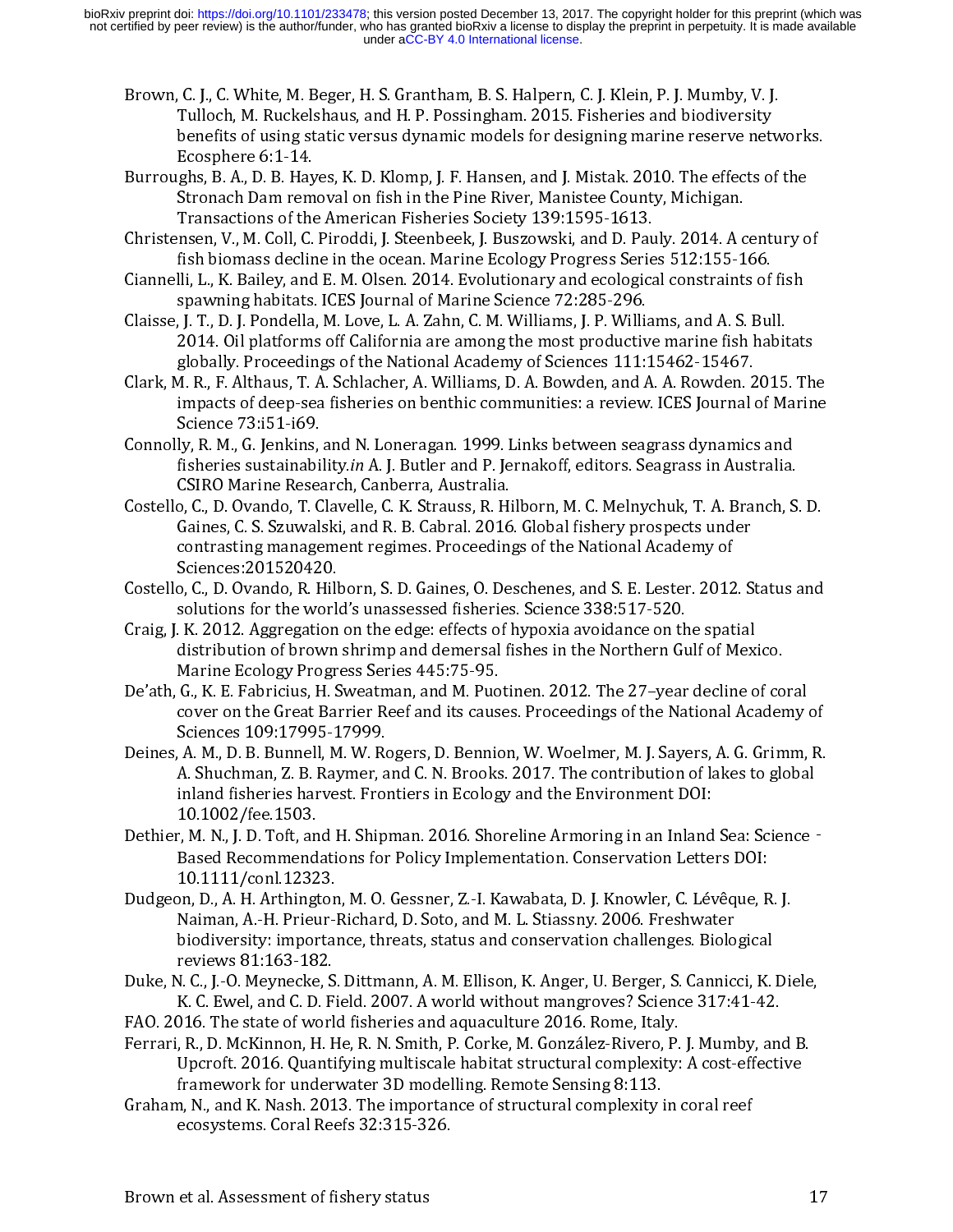- Gregory, S. V., and P. A. Bisson. 1997. Degradation and loss of anadromous salmonid habitat in the Pacific Northwest. Pages 277-314 Pacific Salmon & Their Ecosystems. Springer.
- Grol, M. G., I. Nagelkerken, A. L. Rypel, and C. A. Layman. 2011. Simple ecological trade-offs give rise to emergent cross-ecosystem distributions of a coral reef fish. Oecologia 165:79-88.
- Gustafson, R. G., R. S. Waples, J. M. Myers, L. A. Weitkamp, G. J. Bryant, O. W. Johnson, and J. J. Hard. 2007. Pacific salmon extinctions: quantifying lost and remaining diversity. Conservation Biology 21:1009-1020.
- Haas, H. L., K. A. Rose, B. Fry, T. J. Minello, and L. P. Rozas. 2004. Brown Shrimp on the edge: linking habitat to survival using an individual-based simulation model. Ecological Applications 14:1232-1247.
- Hall, C. J., A. Jordaan, and M. G. Frisk. 2011. The historic influence of dams on diadromous fish habitat with a focus on river herring and hydrologic longitudinal connectivity. Landscape Ecology 26:95-107.
- Hall, S. J., R. Hilborn, N. L. Andrew, and E. H. Allison. 2013. Innovations in capture fisheries are an imperative for nutrition security in the developing world. Proceedings of the National Academy of Sciences 110:8393-8398.
- Halpern, B. S., C. M. Ebert, C. V. Kappel, E. M. Madin, F. Micheli, M. Perry, K. A. Selkoe, and S. Walbridge. 2009. Global priority areas for incorporating land–sea connections in marine conservation. Conservation Letters 2:189-196.
- Hamilton, R. J., G. R. Almany, C. J. Brown, J. Pita, N. A. Peterson, and J. H. Choat. 2017. Logging degrades nursery habitat for an iconic coral reef fish. Biological Conservation 210:273- 280.
- Global Ecology and Biogeography 25:729-738.
- Hecky, R. E., R. Mugidde, P. S. Ramlal, M. R. Talbot, and G. W. Kling. 2010. Multiple stressors cause rapid ecosystem change in Lake Victoria. Freshwater Biology 55:19-42.
- Hamilton, S. E., and D. Casey. 2016. Creation of a high spatio‐temporal resolution global<br>database of continuous mangrove forest cover for the 21st century (CGMFC 21).<br>Global Ecology and Biogeography 25:729-738.<br>Hecky, R database of continuous mangrove forest cover for the 21st century (CGMFC - 21).<br>Global Ecology and Biogeography 25:729-738.<br>R. E., R. Mugidde, P. S. Ramlal, M. R. Talbot, and G. W. Kling. 2010. Multiple stresso<br>cause rapid Heery, E. C., M. J. Bishop, L. P. Critchley, A. B. Bugnot, L. Airoldi, M. Mayer-Pinto, E. V. Sheehan, R. A. Coleman, L. H. Loke, E. L. Johnston, V. Komyakova, R. L. Morris, E. M. Strain, L. A. Naylor, and K. A. Dafforn. 2017. Identifying the consequences of ocean sprawl for sedimentary habitats. Journal of Experimental Marine Biology and Ecology 492:31-48.
- Hiddink, J. G., S. Jennings, M. Sciberras, C. L. Szostek, K. M. Hughes, N. Ellis, A. D. Rijnsdorp, R. A. McConnaughey, T. Mazor, R. Hilborn, J. S. Collie, C. R. Pitcher, R. O. Amoroso, A. M. Parma, P. Suuronen, and M. J. Kaiser. 2017. Global analysis of depletion and recovery of seabed biota after bottom trawling disturbance. Proceedings of the National Academy of Sciences 114:8301-8306.
- Hilborn, R., D. J. Hively, O. P. Jensen, and T. A. Branch. 2014. The dynamics of fish populations at low abundance and prospects for rebuilding and recovery. ICES Journal of Marine Science 71:2141-2151.
- Hoegh-Guldberg, O., P. J. Mumby, A. J. Hooten, R. S. Steneck, P. Greenfield, E. Gomez, C. D. Harvell, P. F. Sale, A. J. Edwards, and K. Caldeira. 2007. Coral reefs under rapid climate change and ocean acidification. Science 318:1737-1742.
- Hutchings, J. A., C. Minto, D. Ricard, J. K. Baum, and O. P. Jensen. 2010. Trends in the abundance of marine fishes. Canadian Journal of Fisheries and Aquatic Sciences 67:1205-1210.
- Hutchinson, G. E. 1978. An Introduction to Population Biology. CT: Yale University Press, New Haven.
- Jackson, J., M. Donovan, K. Cramer, and V. Lam. 2014. Status and trends of Caribbean coral reefs. Gland: Global Coral Reef Monitoring Network, IUCN. Available at http://cmsdata. iucn. org/downloads/caribbean\_coral\_reefs\_status\_report 1970\_2012. pdf.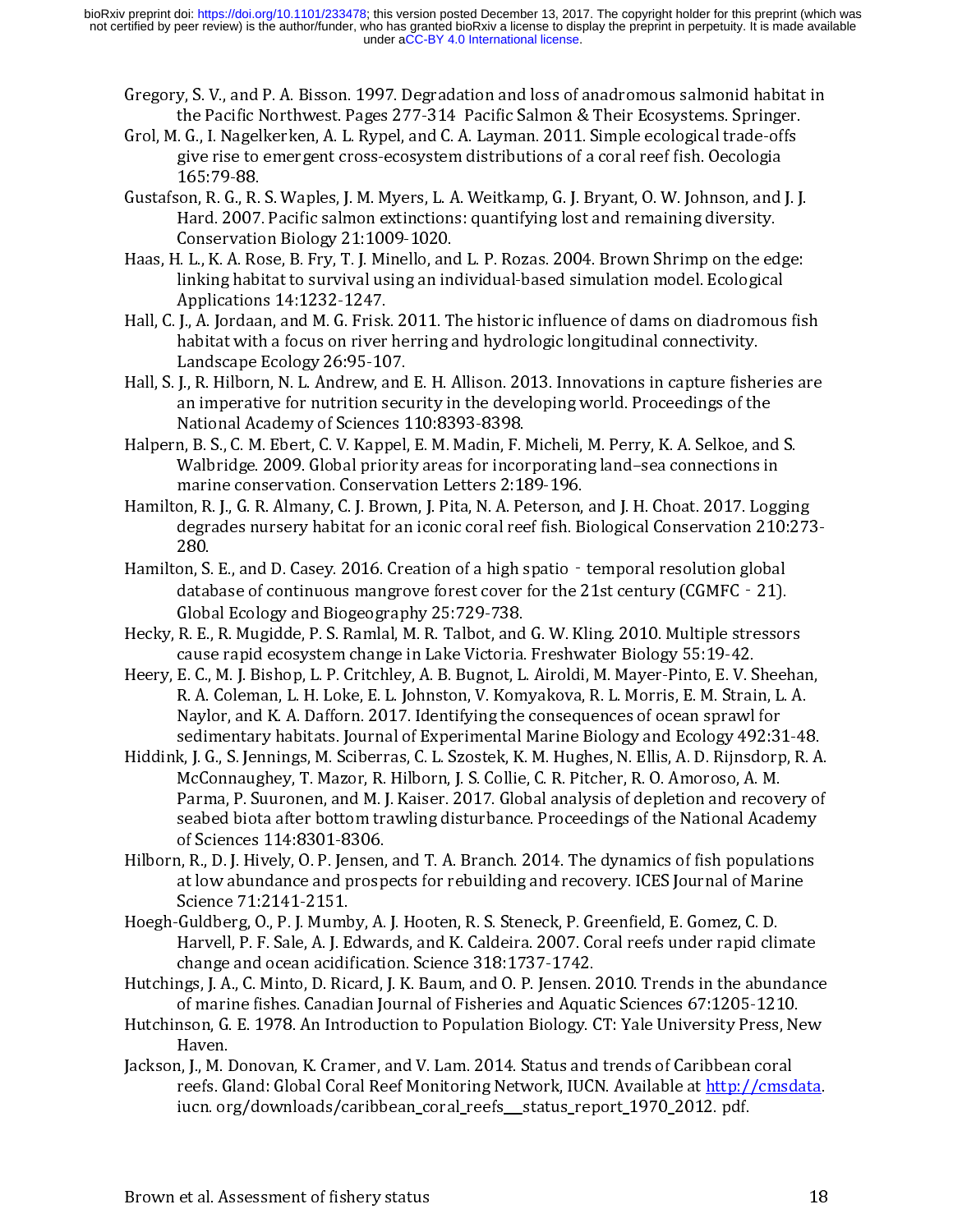- Jardine, T. D., B. J. Pusey, S. K. Hamilton, N. E. Pettit, P. M. Davies, M. M. Douglas, V. Sinnamon, I. A. Halliday, and S. E. Bunn. 2012. Fish mediate high food web connectivity in the lower reaches of a tropical floodplain river. Oecologia 168:829-838.
- Katwijk, M. M., A. Thorhaug, N. Marbà, R. J. Orth, C. M. Duarte, G. A. Kendrick, I. H. Althuizen, E. Balestri, G. Bernard, and M. L. Cambridge. 2016. Global analysis of seagrass restoration:
- the importance of large scale planting. Journal of Applied Ecology 53:567-578.<br>ansl, K. A., D. K. Okamoto, A. Rassweiler, M. Novak, J. J. Bolton, K. C. Cavanaugh, S.<br>Connell, C. R. Johnson, B. Konar, and S. D. Ling. 2016 Krumhansl, K. A., D. K. Okamoto, A. Rassweiler, M. Novak, J. J. Bolton, K. C. Cavanaugh, S. D. Connell, C. R. Johnson, B. Konar, and S. D. Ling. 2016. Global patterns of kelp forest change over the past half-century. Proceedings of the National Academy of Sciences 113:13785-13790.
- Lee, S. Y. 2004. Relationship between mangrove abundance and tropical prawn production: a re-evaluation. Marine Biology 145:943-949.
- Loneragan, N., M. Kangas, M. Haywood, R. Kenyon, N. Caputi, and E. Sporer. 2013. Impact of cyclones and aquatic macrophytes on recruitment and landings of tiger prawns Penaeus esculentus in Exmouth Gulf, Western Australia. Estuarine, Coastal and Shelf Science 127:46-58.
- Loneragan, N. R. 1999. River flows and estuarine ecosystems: implications for coastal fisheries from a review and a case study of the Logan River, southeast Queensland. Austral Ecology 24:431-440.
- Louhi, P., T. Vehanen, A. Huusko, A. Mäki-Petäys, and T. Muotka. 2016. Long-term monitoring reveals the success of salmonid habitat restoration. Canadian Journal of Fisheries and Aquatic Sciences 73:1733-1741.
- Mace, P. M. 2001. A new role for MSY in single-species and ecosystem approaches to fisheries stock assessment and management. Fish and Fisheries 2:2-32.
- Maxwell, P. S., K. A. Pitt, A. D. Olds, D. Rissik, and R. M. Connolly. 2015. Identifying habitats at risk: simple models can reveal complex ecosystem dynamics. Ecological Applications 25:573-587.
- McCain, J. S. P., R. W. Rangeley, D. C. Schneider, and H. K. Lotze. 2016. Historical abundance of juvenile commercial fish in coastal habitats: Implications for fish habitat management in Canada. Marine Policy 73:235-243.
- Melnychuk, M. C., E. Peterson, M. Elliott, and R. Hilborn. 2017. Fisheries management impacts on target species status. Proceedings of the National Academy of Sciences 114:178- 183.
- Milner, N., J. Elliott, J. Armstrong, R. Gardiner, J. Welton, and M. Ladle. 2003. The natural control of salmon and trout populations in streams. Fisheries Research 62:111-125.
- Mora, C., R. A. Myers, M. Coll, S. Libralato, T. J. Pitcher, R. U. Sumaila, D. Zeller, R. Watson, K. J. Gaston, and B. Worm. 2009. Management effectiveness of the world's marine fisheries. PLoS Biology 7:e1000131.
- Muhling, B. A., J. T. Lamkin, F. Alemany, A. García, J. Farley, G. W. Ingram, D. A. Berastegui, P. Reglero, and R. L. Carrion. 2017. Reproduction and larval biology in tunas, and the importance of restricted area spawning grounds. Reviews in Fish Biology and Fisheries:1-36.
- Muhling, B. A., S.-K. Lee, J. T. Lamkin, and Y. Liu. 2011. Predicting the effects of climate change on bluefin tuna (Thunnus thynnus) spawning habitat in the Gulf of Mexico. ICES Journal of Marine Science 68:1051-1062.
- Mumby, P. J., A. J. Edwards, J. E. Arias-González, K. C. Lindeman, P. G. Blackwell, A. Gall, M. I. Gorczynska, A. R. Harborne, C. L. Pescod, H. Renken, C. C. Wabnitz, and G. Llewellyn. 2004. Mangroves enhance the biomass of coral reef fish communities in the Caribbean. Nature 427:533-536.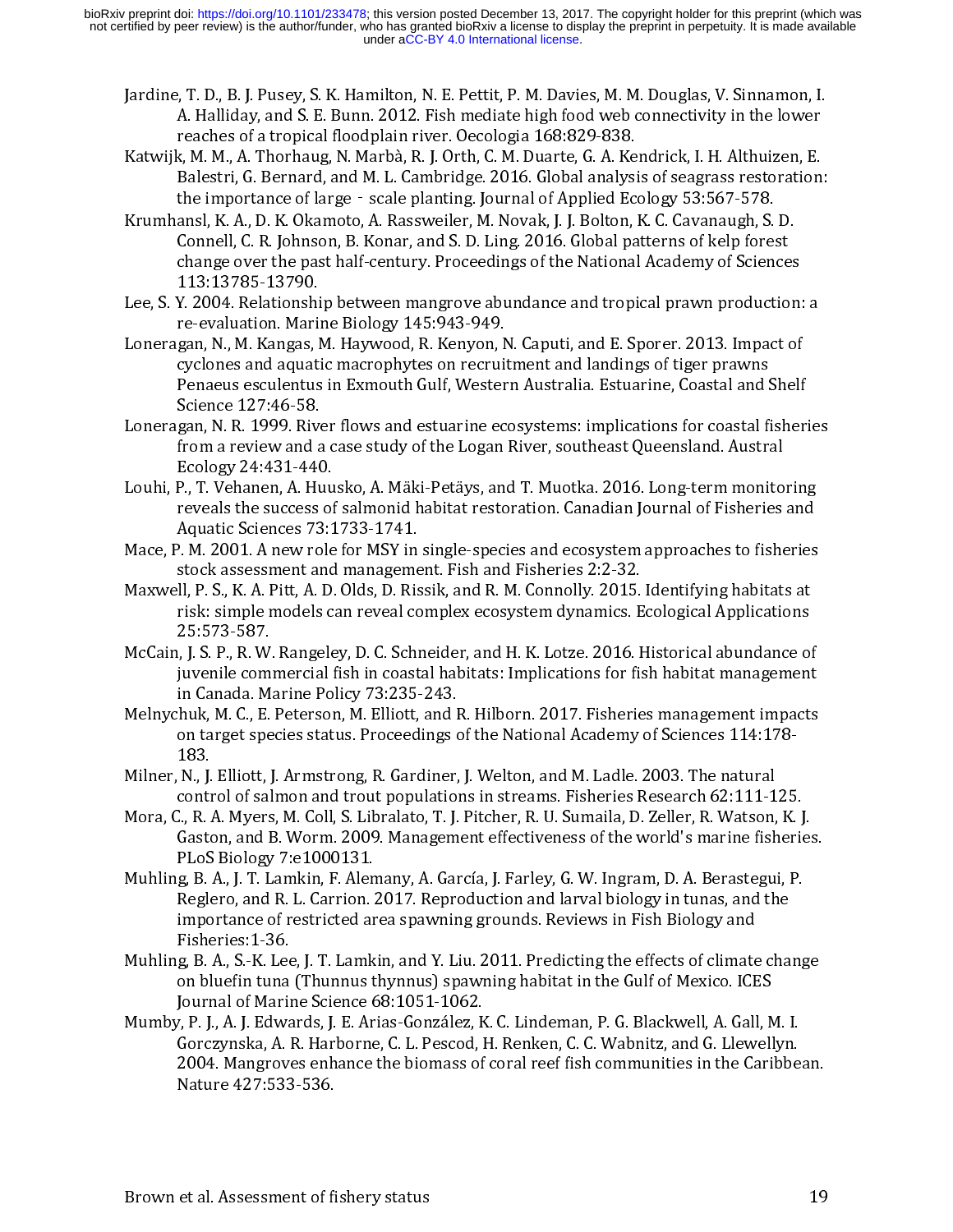Nagelkerken, I. 2009. Evaluation of nursery function of mangroves and seagrass beds for tropical decapods and reef fishes: patterns and underlying mechanisms. Pages 357- 399 Ecological connectivity among tropical coastal ecosystems. Springer.

- Neubauer, P., O. P. Jensen, J. A. Hutchings, and J. K. Baum. 2013. Resilience and recovery of overexploited marine populations. Science 340:347-349.
- significance of seagrass fishery activity. Fish and Fisheries.
- Nordlund, L. M., R. K. Unsworth, M. Gullström, and L. C. Cullen Unsworth. in press. Global<br>significance of seagrass fishery activity. Fish and Fisheries.<br>Orth, R. J., T. J. Carruthers, W. C. Dennison, C. M. Duarte, J. W. Orth, R. J., T. J. Carruthers, W. C. Dennison, C. M. Duarte, J. W. Fourqurean, K. L. Heck, A. R. Hughes, G. A. Kendrick, W. J. Kenworthy, and S. Olyarnik. 2006a. A global crisis for seagrass ecosystems. AIBS Bulletin 56:987-996.
- Orth, R. J., M. L. Luckenbach, S. R. Marion, K. A. Moore, and D. J. Wilcox. 2006b. Seagrass recovery in the Delmarva coastal bays, USA. Aquatic Botany 84:26-36.
- Pauly, D., R. Hilborn, and T. A. Branch. 2013. Fisheries: does catch reflect abundance? Nature 494:303-306.
- Perry, C. T., G. N. Murphy, P. S. Kench, S. G. Smithers, E. N. Edinger, R. S. Steneck, and P. J. Mumby. 2013. Caribbean-wide decline in carbonate production threatens coral reef growth. Nature Communications 4:1402.
- Reis, V., V. Hermoso, S. K. Hamilton, D. Ward, E. Fluet-Chouinard, B. Lehner, and S. Linke. 2017. A Global Assessment of Inland Wetland Conservation Status. Bioscience 67:523-533.
- Ricard, D., C. Minto, O. P. Jensen, and J. K. Baum. 2012. Examining the knowledge base and status of commercially exploited marine species with the RAM Legacy Stock Assessment Database. Fish and Fisheries 13:380-398.
- Rochette, S., E. Rivot, J. Morin, S. Mackinson, P. Riou, and O. Le Pape. 2010. Effect of nursery habitat degradation on flatfish population: Application to Solea solea in the Eastern Channel (Western Europe). Journal of Sea Research 64:34-44.
- Rogers, A., A. R. Harborne, C. J. Brown, Y. M. Bozec, C. Castro, I. Chollett, K. Hock, C. A. Knowland, A. Marshell, and J. C. Ortiz. 2015. Anticipative management for coral reef ecosystem services in the 21st century. Global Change Biology 21:504-514.
- Rose, G., and D. Kulka. 1999. Hyperaggregation of fish and fisheries: how catch-per-unit-effort increased as the northern cod (Gadus morhua) declined. Canadian Journal of Fisheries and Aquatic Sciences 56:118-127.
- Rosenberg, A. A., K. M. Kleisner, J. Afflerbach, S. C. Anderson, M. Dickey-Collas, A. B. Cooper, M. J. Fogarty, E. A. Fulton, N. L. Gutiérrez, K. J. W. Hyde, E. Jardim, O. P. Jensen, T. Kristiansen, C. Longo, C. V. Minte-Vera, C. Minto, I. Mosqueira, G. C. Osio, D. Ovando, E. R. Selig, J. T. Thorson, J. C. Walsh, and Y. Ye. 2017. Applying a New Ensemble Approach to Estimating Stock Status of Marine Fisheries around the World. Conservation Letters:10.1111/conl.12363.
- Sale, P. F., and M. A. Hixon. 2014. Addressing the global decline in coral reefs and forthcoming impacts on fishery yields. Interrelationships Between Corals and Fisheries (ed. Bortone SA):7-18.
- Seitz, R. D., H. Wennhage, U. Bergström, R. N. Lipcius, and T. Ysebaert. 2014. Ecological value of coastal habitats for commercially and ecologically important species. ICES Journal of Marine Science: Journal du Conseil 71:648-665.
- validated concept. Fish and Fisheries.
- Sheaves, M. 2017. How many fish use mangroves? The 75% rule an ill defined and poorly<br>validated concept. Fish and Fisheries.<br>Sheaves, M., J. Brookes, R. Coles, M. Freckelton, P. Groves, R. Johnston, and P. Winberg. 2014<br> Sheaves, M., J. Brookes, R. Coles, M. Freckelton, P. Groves, R. Johnston, and P. Winberg. 2014. Repair and revitalisation of Australia<sup>,</sup> s tropical estuaries and coastal wetlands:<br>Opportunities and constraints for the reinstatement of lost function and produc<br>Marine Policy 47:23-38. Opportunities and constraints for the reinstatement of lost function and productivity. Marine Policy 47:23-38.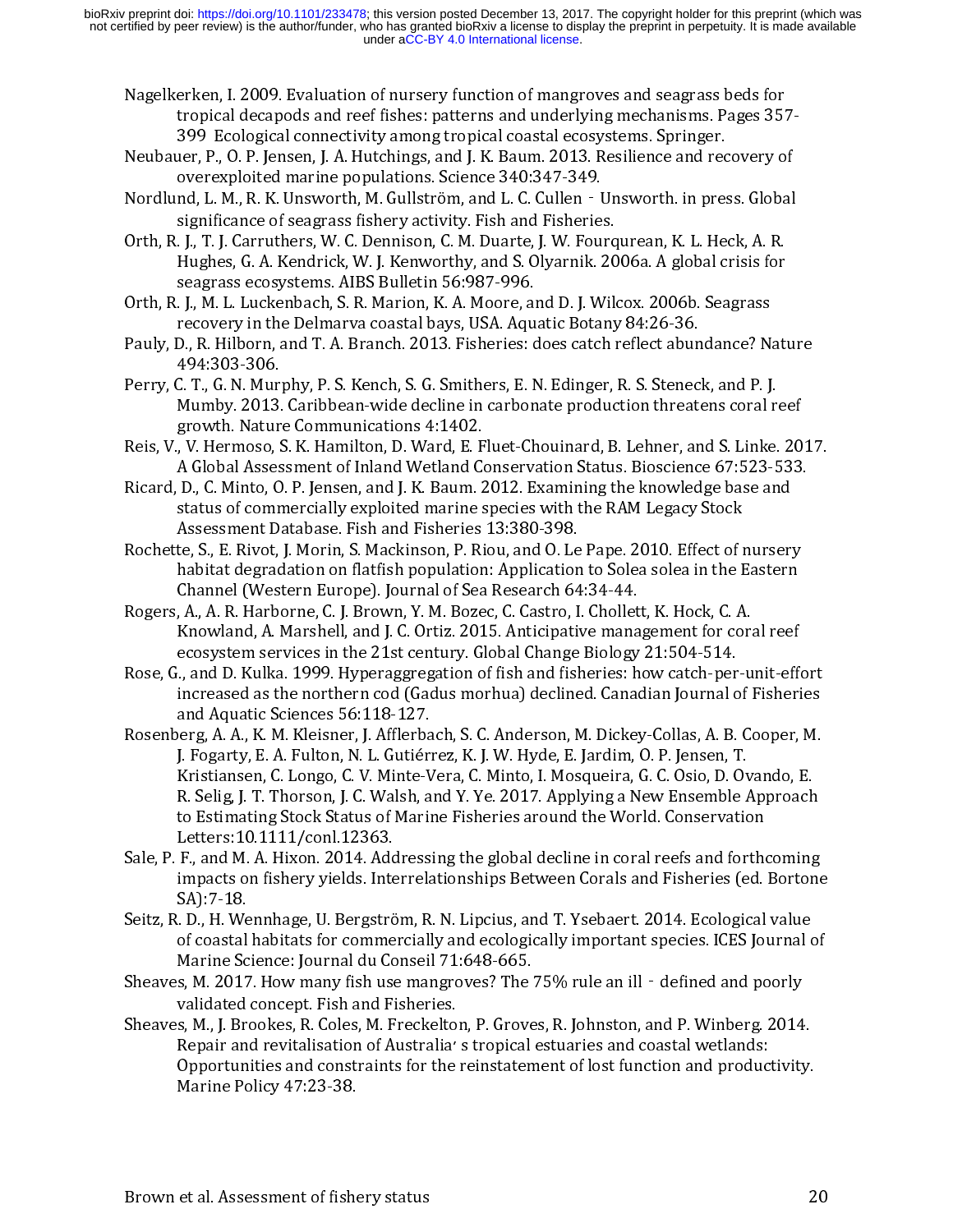- Shelton, A. O., T. B. Francis, B. E. Feist, G. D. Williams, A. Lindquist, and P. S. Levin. 2017. Forty years of seagrass population stability and resilience in an urbanizing estuary. Journal of Ecology 105:458-470.
- Spencer, D. M., I. W. Brown, M. J. Doubell, C. J. Brown, A. R. Rodriguez, S. Y. Lee, H. Zhang, and C. J. Lemckert. in review. Bottom boundary layer temperature influences the catchability of spanner crab (Ranina ranina) in South-East Queensland, Australia.
- Sundblad, G., U. Bergström, A. Sandström, and P. Eklöv. 2014. Nursery habitat availability limits adult stock sizes of predatory coastal fish. ICES Journal of Marine Science: Journal du Conseil 71:672-680.
- Szuwalski, C. S., and A. B. Hollowed. 2016. Climate change and non-stationary population processes in fisheries management. ICES Journal of Marine Science 73:1297-1305.
- Szuwalski, C. S., and J. T. Thorson. 2017. Global fishery dynamics are poorly predicted by classical models. Fish and Fisheries.
- for worldwide marine fisheries. Fish and Fisheries 16:633-648.
- Szuwalski, C. S., K. A. Vert Pre, A. E. Punt, T. A. Branch, and R. Hilborn. 2015. Examining<br>common assumptions about recruitment: a meta analysis of recruitment dynan<br>for worldwide marine fisheries. Fish and Fisheries common assumptions about recruitment: a meta - analysis of recruitment dynamics<br>for worldwide marine fisheries. Fish and Fisheries 16:633-648.<br>n, J. T., T. A. Branch, and 0. P. Jensen. 2012a. Using model-based inference to Thorson, J. T., T. A. Branch, and O. P. Jensen. 2012a. Using model-based inference to evaluate global fisheries status from landings, location, and life history data. Canadian Journal of Fisheries and Aquatic Sciences 69:645-655.
- Thorson, J. T., J. M. Cope, T. A. Branch, and O. P. Jensen. 2012b. Spawning biomass reference points for exploited marine fishes, incorporating taxonomic and body size information. Canadian Journal of Fisheries and Aquatic Sciences 69:1556-1568.
- Thorson, J. T., C. Minto, C. V. Minte-Vera, K. M. Kleisner, and C. Longo. 2013. A new role for effort dynamics in the theory of harvested populations and data-poor stock assessment. Canadian Journal of Fisheries and Aquatic Sciences 70:1829-1844.
- conservation. Conservation Letters 3:63-73.
- Vasconcelos, R. P., D. B. Eggleston, O. Le Pape, and I. Tulp. 2013. Patterns and processes of habitat-specific demographic variability in exploited marine species. ICES Journal of Marine Science 71:638-647.
- Vert-pre, K. A., R. O. Amoroso, O. P. Jensen, and R. Hilborn. 2013. Frequency and intensity of productivity regime shifts in marine fish stocks. Proceedings of the National Academy of Sciences 110:1779-1784.
- Unsworth, R. K., and L. C. Cullen. 2010. Recognising the necessity for Indo Pacific seagrass<br>
conservation. Conservation Letters 3:63-73.<br>
Vasconcelos, R. P., D. B. Eggleston, O. Le Pape, and I. Tulp. 2013. Patterns and Vörösmarty, C. J., P. B. McIntyre, M. O. Gessner, D. Dudgeon, A. Prusevich, P. Green, S. Glidden, S. E. Bunn, C. A. Sullivan, C. Reidy Liermann, and P. M. Davies. 2010. Global threats to human water security and river biodiversity. Nature 467:555.
- Walters, C., and J.-J. Maguire. 1996. Lessons for stock assessment from the northern cod collapse. Reviews in Fish Biology and Fisheries 6:125-137.
- Walters, C. L. R. Hilborn, and R. Parrish. 2007. An equilibrium model for predicting the efficacy of marine protected areas in coastal environments. Canadian Journal of Fisheries and Aquatic Sciences 64:1009-1018.
- Waycott, M., C. M. Duarte, T. J. B. Carruthers, R. J. Orth, W. C. Dennison, S. Olyarnik, A. Calladine, J. W. Fourqurean, K. L. Heck, Jr., A. R. Hughes, G. A. Kendrick, W. J. Kenworthy, F. T. Short, and S. L. Williams. 2009. Accelerating loss of seagrasses across the globe threatens coastal ecosystems. Proceedings of the National Academy of Sciences of the United States of America 106:12377-12381.
- Welcomme, R. 2008. World prospects for floodplain fisheries. Ecohydrology & Hydrobiology 8:169-182.
- Welcomme, R. L., I. G. Cowx, D. Coates, C. Béné, S. Funge-Smith, A. Halls, and K. Lorenzen. 2010. Inland capture fisheries. Philosophical Transactions of the Royal Society of London B: Biological Sciences 365:2881-2896.